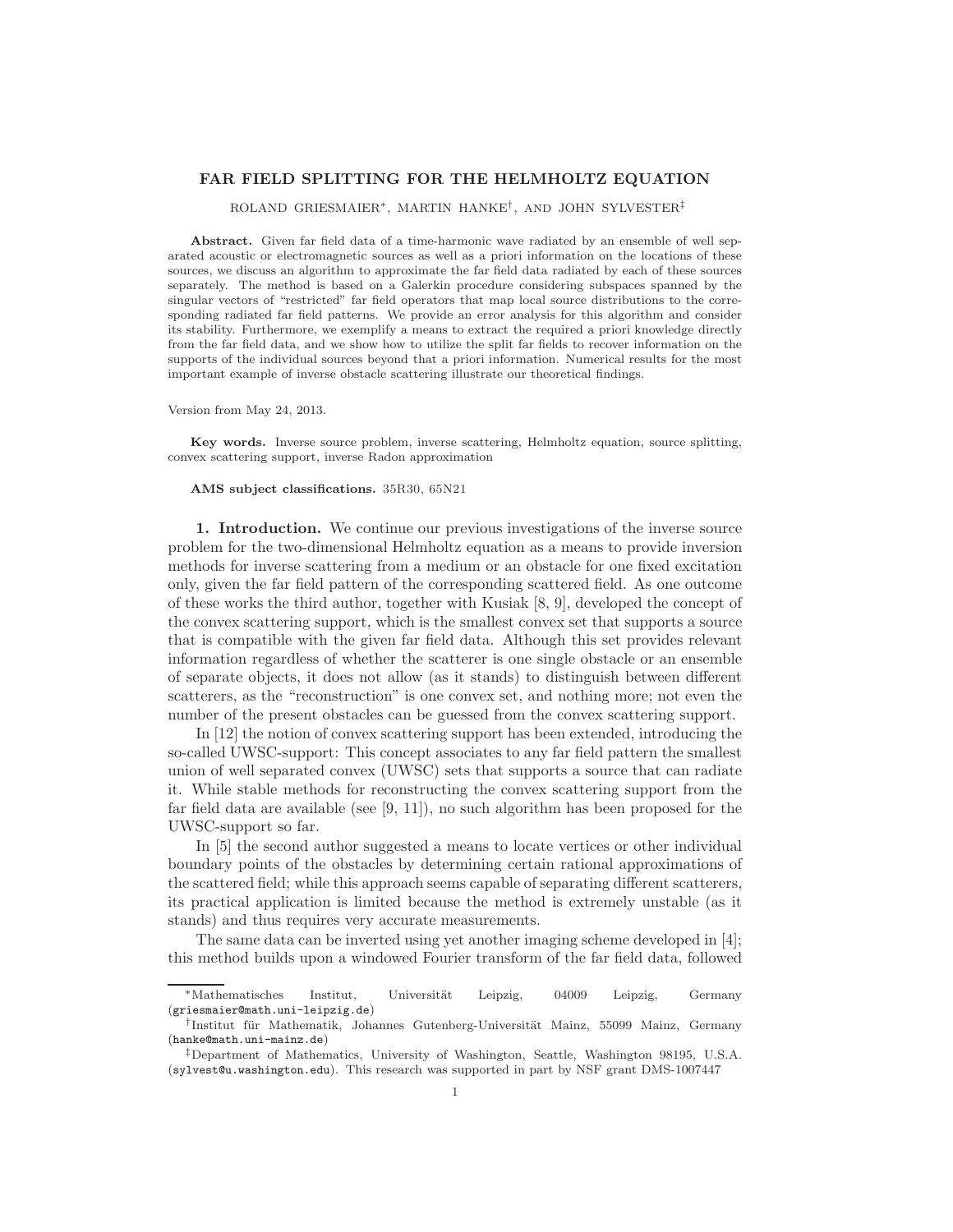by a filtered backprojection. We shall call this the inverse Radon approximation. The reconstruction does provide information about the number of scatterers and their locations, but the reconstructed images are extremely blurry when the wave number is close to the resonance region of an individual obstacle.

In this work we propose an algorithm that builds upon some of the aforementioned techniques and combines them to benefit from their individual advantages. The method consists of three steps: The first step utilizes the reconstruction obtained from the inverse Radon approximation to estimate the number and the centers of the well-separated scatterers that are present. In step two we use this information to split the given far field into a sum of components, each of which approximates the far field of an individual scatterer. In the final step we then determine the convex scattering support of each individual far field component separately, to provide more accurate information about the shape of the scatterers than is contained in the inverse Radon approximation.

The novel mathematical contribution in this work is a constructive means and associated analysis of how to perform the splitting step. The idea of splitting the far field of an ensemble of scatterers into individual pieces has already been proposed in earlier work by Ben Hassen, Liu, and Potthast [6] (see also [10]); however, their approach is based on the solution of severely ill-posed integral equations and, so far, lacks a rigorous stability analysis. Our method comes with a decent stability analysis and is rather straightforward to implement.

The outline of our paper is as follows: In Section 2 we provide the necessary theoretical background of the forward model (the source problem for the two-dimensional Helmholtz equation with a compactly supported source) and the Fourier analysis of the resulting far field. Assuming that two well separated disks in space are known that contain all individual components of the source we go on in Section 3 and propose a Galerkin ansatz – in accordance with the aforementioned Fourier analysis – to split the far field in two individual components corresponding to the union of sources in each of the two balls, respectively. In Section 4 we discuss the stability of this procedure, and we provide safeguards to discard mistaken approximations. In Section 5 we extend this approach to more than two source components. Sections 6 and 7 provide two examples that illustrate how the combination of the inverse Radon approximation and the convex scattering support technique can provide approximations of multiple individual scatterers from the far field pattern of the field scattered by a single excitation.

2. The Fourier expansion of a far field pattern. Given a compactly supported function

$$
f \in L_0^2(\mathbb{R}^2) := \{ f \in L^2(\mathbb{R}^2) \mid \operatorname{supp} f \subset \mathbb{R}^2 \text{ compact} \}
$$

and a fixed wave number  $\kappa > 0$  we consider the source problem for the Helmholtz equation

$$
-\Delta u - \kappa^2 u = f \qquad \text{in } \mathbb{R}^2. \tag{2.1a}
$$

The physically relevant solution  $u$  of  $(2.1a)$  satisfies the *Sommerfeld radiation condi*tion

$$
\lim_{r \to \infty} \sqrt{r} \left( \frac{\partial u}{\partial r} - i\kappa u \right) = 0 \quad \text{for } |x| = r,
$$
\n(2.1b)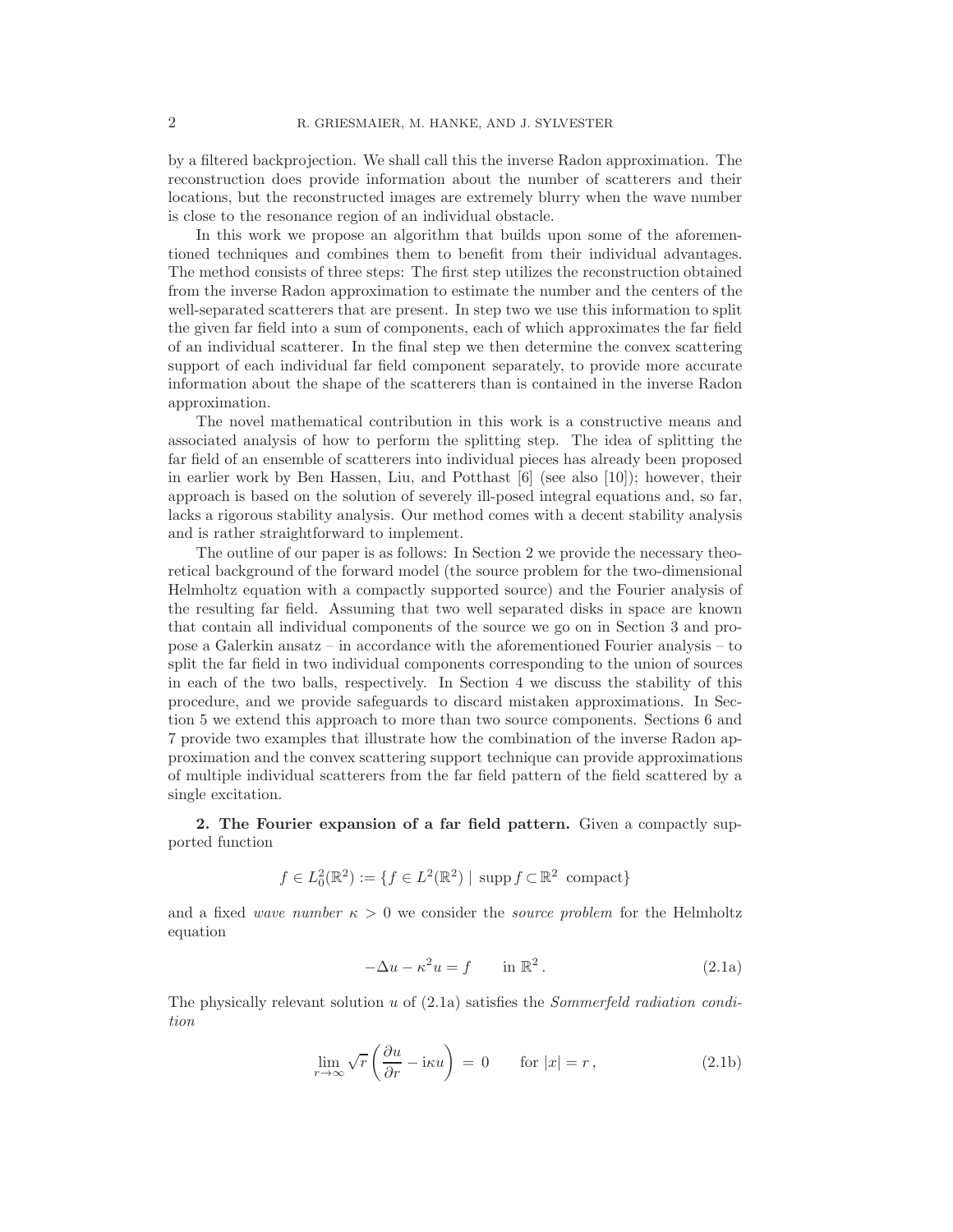and can be written as a volume potential

$$
u(x) = \int_{\mathbb{R}^2} \Phi_{\kappa}(x - y) f(y) \, dy, \qquad x \in \mathbb{R}^2,
$$

where

$$
\Phi_{\kappa}(x) := \frac{1}{4} H_0^{(1)}(\kappa |x|) , \qquad x \neq 0 ,
$$

denotes the fundamental solution of the two-dimensional Helmholtz equation. It is well known (see, e.g., Colton and Kress  $[1]$ ) that  $u$  has the asymptotic behavior

$$
u(x) = \frac{e^{i\pi/4}}{\sqrt{8\pi\kappa}} \frac{e^{i\kappa|x|}}{\sqrt{|x|}} u^{\infty}(\widehat{x}) + O\left(|x|^{-3/2}\right) \quad \text{as } |x| \to \infty,
$$

where  $\hat{x} := x/|x|$  and

$$
u^{\infty}(\hat{x}) = \int_{\mathbb{R}^2} e^{-i\kappa \hat{x} \cdot y} f(y) \, dy = \hat{f}(\kappa \hat{x}), \qquad \hat{x} \in S^1,
$$
 (2.2)

is the so-called *far field pattern* of u. Here,  $\hat{f}$  denotes the Fourier transform of f. We refer to f as the source and to  $u^{\infty}$  as the far field radiated by f. Accordingly, the operator  $\mathcal{F}: L_0^2(\mathbb{R}^2) \to L^2(S^1),$ 

$$
\mathcal{F}f\,:=\,\widehat{f}|_{\kappa S^1}\,,
$$

which maps the source  $f$  to its far field pattern, is called the *far field operator*.

Using polar coordinates  $\hat{x} = (\cos t, \sin t)$  and  $y = |y|(\cos \varphi_y, \sin \varphi_y)$  with  $t, \varphi_y \in [0, 2\pi)$ , the Jacobi-Anger expansion (see, e.g., [1]) reads

$$
e^{\pm i\kappa \hat{x}\cdot y} = \sum_{n=-\infty}^{\infty} (\pm i)^n e^{-in\varphi_y} J_n(\kappa|y|) e^{int}.
$$
 (2.3)

Therefore, the far field pattern  $u^{\infty}$  radiated by f satisfies

$$
u^{\infty}(\hat{x}) = \sum_{n=-\infty}^{\infty} a_n e^{int}, \qquad \hat{x} \in S^1,
$$
\n(2.4)

with Fourier coefficients

$$
a_n = (-i)^n \int_{\mathbb{R}^2} e^{-in\varphi_y} J_n(\kappa|y|) f(y) \, \mathrm{d}y. \tag{2.5}
$$

Assuming that the source f is supported in the disk  $B_r(0)$  of radius  $r > 0$  around the origin, the Fourier coefficients of the corresponding radiated far field are essentially supported in the index range  $|n| \lesssim \kappa r$ , and decay superlinearly as function of  $|n|$ , cf., e.g., Gradshteyn and Ryzhik [3, 8.402],

$$
|J_n(\kappa r)| \approx \frac{1}{\sqrt{2\pi |n|}} \left(\frac{\kappa e r}{2|n|}\right)^{|n|} \left(1 + O\left(\frac{1}{|n|}\right)\right) \quad \text{for } |n| \to \infty.
$$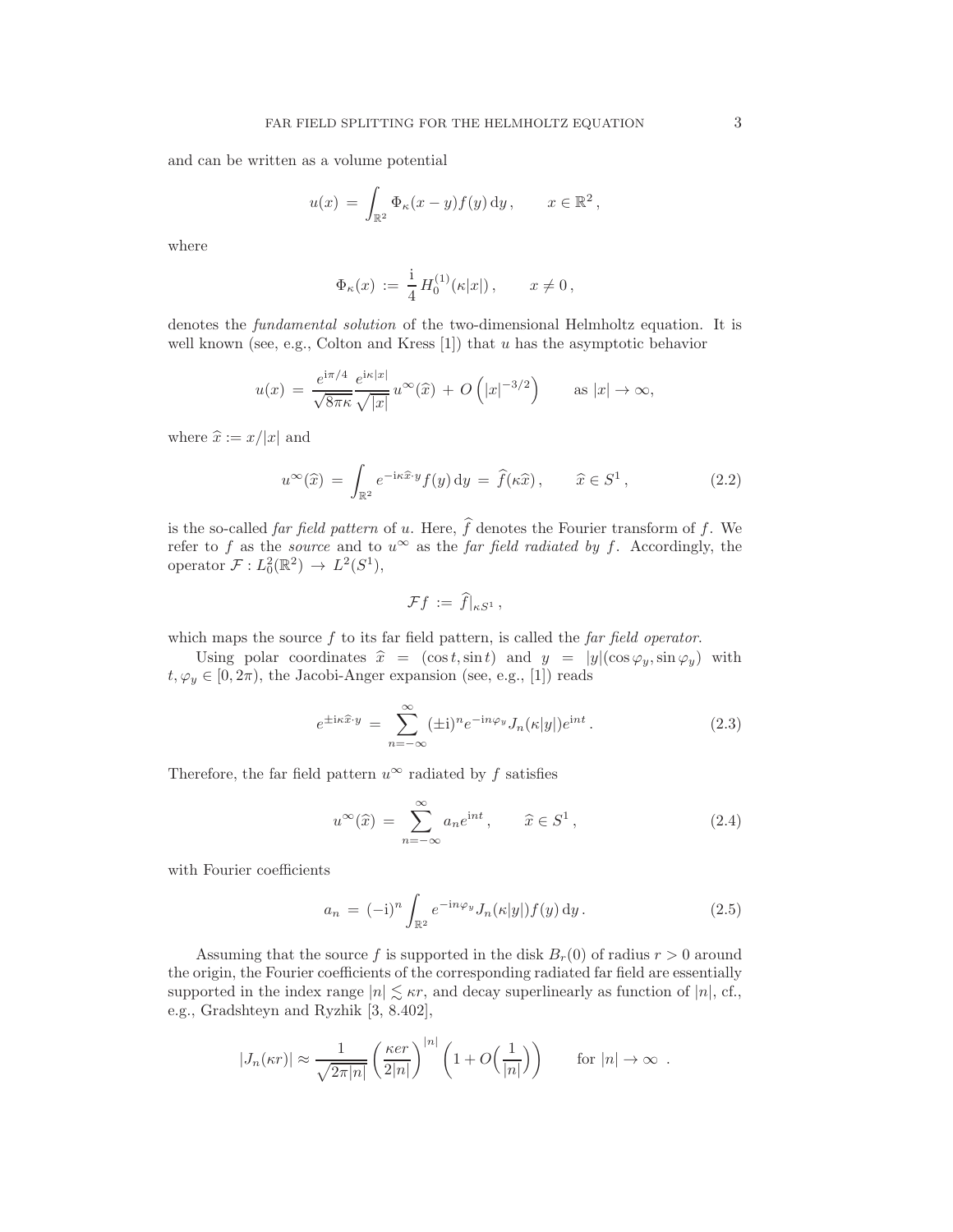More precisely, there holds

$$
|J_n(\kappa r)| \leq \begin{cases} 1, & |n| \leq e\kappa r/2, \\ \left(\frac{\kappa e r}{2|n|}\right)^{|n|}, & |n| \geq e\kappa r/2, \end{cases}
$$
 (2.6)

cf. Theorem A.1 in the Appendix.

For fixed  $N > 0$  and  $u^{\infty}$  as in (2.4) we introduce the operator  $Q_N: L^2(S^1) \to L^2(S^1)$  given by

$$
Q_N u^{\infty} := \sum_{n=-N}^{N} a_n e^{\mathrm{i} nt}, \qquad (2.7)
$$

which is just the orthogonal projection of  $u^{\infty}$  onto its  $2N + 1$  lowest order Fourier modes.

Next we construct a source supported in  $B_r(0)$  that radiates the far field  $Q_N u^{\infty}$ defined in (2.7). To this end we introduce for a given bounded domain  $\Omega \subset \mathbb{R}^2$  the restricted far field operator  $\mathcal{F}_{\Omega}: L^2(\Omega) \to L^2(S^1)$  given by

$$
\mathcal{F}_{\Omega}f\,:=\,f|_{\kappa S^1}\,,
$$

where  $\hat{f}$  is the Fourier transform of  $\tilde{f}$ , the extension of f which is identically zero in  $\mathbb{R}^2 \setminus \Omega$ .  $\mathcal{F}_{\Omega}$  is a compact integral operator, cf. (2.2), whose adjoint is the Herglotz operator  $\mathcal{F}_{\Omega}^* : L^2(S^1) \to L^2(\Omega)$ ,

$$
(\mathcal{F}_{\Omega}^*g)(y) = \int_{S^1} e^{i\kappa \widehat{x} \cdot y} g(\widehat{x}) ds(\widehat{x}), \qquad y \in \Omega.
$$

Using the one-to-one correspondence between Herglotz wave functions and their kernels (cf. [1, Theorem 3.15]) it follows immediately that  $\mathcal{F}_{\Omega}^*$  is injective, and thus  $\mathcal{F}_{\Omega}$  has dense range. For  $\Omega = B_r(0)$  we have explicit knowledge of the singular system  $(\frac{s_n(\kappa r)}{\kappa}; u_n, v_n), n \in \mathbb{Z}$  of  $\mathcal{F}_{B_r(0)}$ , cf., e.g., [9, p. 1147]: It is given by  $u_n(\hat{x}) = (1/\sqrt{2\pi}) e^{\mathrm{i}nt}, \hat{x} = (\cos t, \sin t) \in S^1,$ 

$$
s_n^2(\kappa r)\,=\,2\pi\kappa^2\int_{B_r(0)}J_n^2(\kappa|x|)\,\mathrm{d}x\,,
$$

and

$$
v_n(x) = \frac{\kappa \sqrt{2\pi}}{s_n(\kappa r)} i^n J_n(\kappa |x|) e^{in\varphi_x}, \qquad x = |x|(\cos \varphi_x, \sin \varphi_x) \in B_r(0).
$$

Therewith, we find that the right-hand side of (2.7) is the far field of the source

$$
f(x) = \begin{cases} 2\pi\kappa^2 \sum_{n=-N}^{N} \frac{a_n}{s_n^2(\kappa r)} i^n e^{in\varphi_x} J_n(\kappa |x|), & |x| < r, \\ 0 & |x| \ge r, \end{cases}
$$
(2.8)

supported in  $B_r(0)$ .

REMARK 2.1. Note that, using the same procedure as in  $(2.8)$ , we can construct – for all  $\varepsilon > 0$  – sources  $f_{\varepsilon}$  that radiate the same far field  $Q_N u^{\infty}$  from (2.7) and are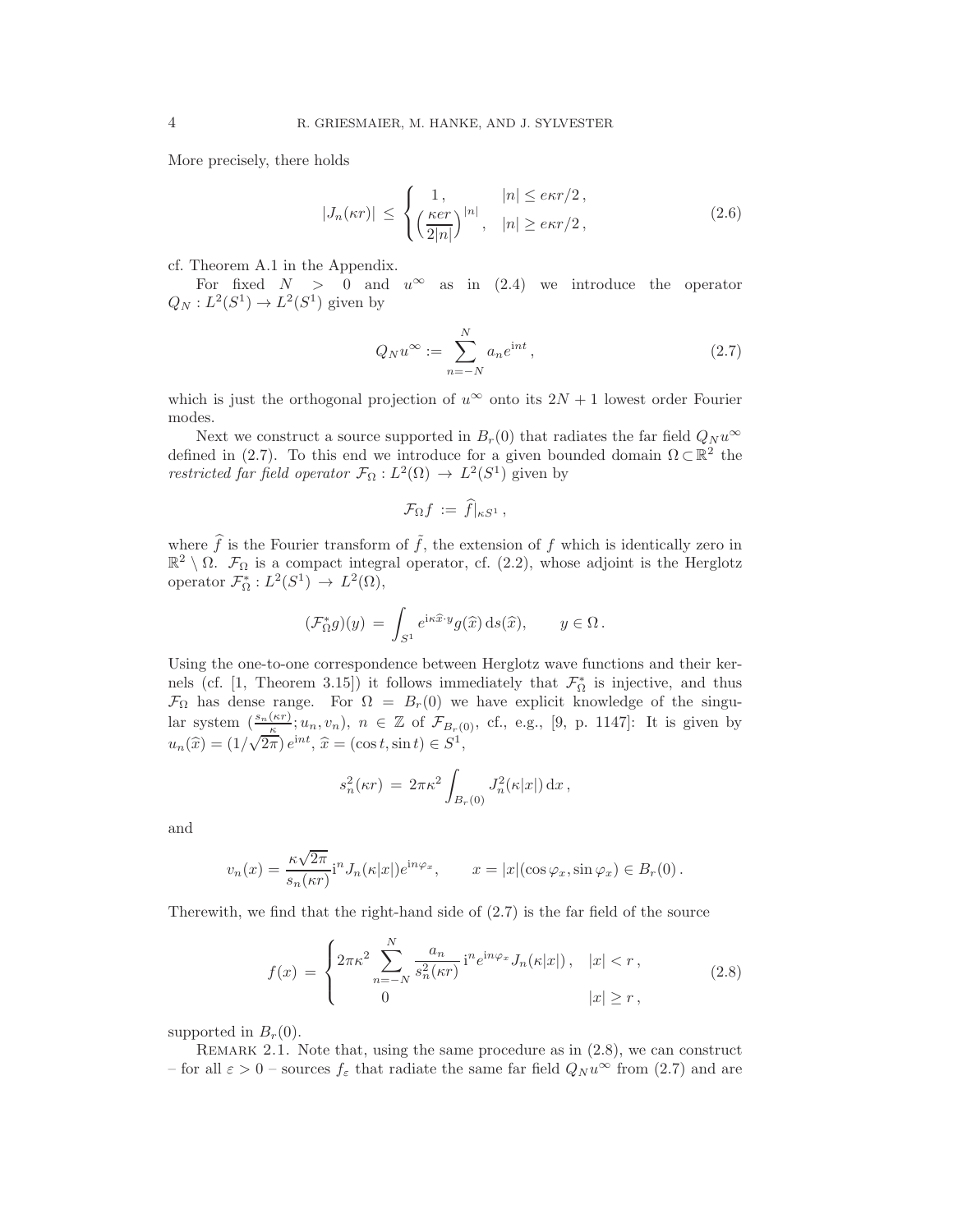supported in the balls  $B_{\varepsilon}(0)$  of radius  $\varepsilon$  around the origin. As  $\varepsilon$  decreases, however, the  $L^2$  norms of the  $f_\varepsilon$  will increase because the  $s_n^2(\kappa r)$  increase monotonically with r. It is worth remarking that the sources constructed in  $(2.8)$  minimize the  $L^2$  norm among all sources, supported in  $B_r(0)$ , that radiate the far field  $Q_N u^{\infty}$ .

We say that a compact set  $\Omega \subset \mathbb{R}^2$  carries a given far field  $u^{\infty}$ , if every open neighborhood of  $\Omega$  supports a source that radiates that far field. The *convex scattering* support  $\mathscr{C}(u^{\infty})$  of  $u^{\infty}$  is defined as the intersection of all compact convex sets that carry that far field. In particular, the convex scattering support of  $Q_N u^{\infty}$  is the set containing the origin only, i.e., it consists of a single point.

In the following lemma we establish an approximation error estimate for the projection  $Q_N$  from (2.7).

LEMMA 2.2. Let  $f \in L_0^2(\mathbb{R}^2)$  with supp  $f \subset B_r(0)$ , and denote by  $u^{\infty} \in L^2(S^1)$ the corresponding radiated far field pattern. Then, assuming  $N \geq \kappa r/2$ , there holds

$$
||u^{\infty} - Q_N u^{\infty}||_{L^2(S^1)} \le \frac{r\sqrt{2\pi}}{\sqrt{N+1}} \left(\frac{\kappa e r}{2N}\right)^N ||f||_{L^2(\mathbb{R}^2)}.
$$
 (2.9)

Proof. To begin with, we use (2.6) to deduce that

$$
s_n^2(\kappa r) = (2\pi)^2 \kappa^2 \int_0^r J_n^2(\kappa \rho) \rho \, d\rho
$$
  
 
$$
\leq (2\pi)^2 \kappa^2 \int_0^r \left(\frac{\kappa e\rho}{2n}\right)^{2n} \rho \, d\rho = \frac{2\pi^2 (\kappa r)^2}{n+1} \left(\frac{\kappa e r}{2n}\right)^{2n}.
$$
 (2.10)

The superlinearly decaying factor on the right-hand side of (2.10) is a decreasing function of n, for n bigger than  $\kappa r/2$ . In terms of the singular system of the restricted far field operator  $\mathcal{F}_{B_r(0)}$ , we now can write  $f = \sum_{n=-\infty}^{\infty} f_n v_n$ , where

$$
f_n = \int_{B_r(0)} \frac{\kappa \sqrt{2\pi}}{s_n(\kappa r)} (-i)^n J_n(\kappa |x|) e^{-in\varphi_x} f(x) dx = \frac{\kappa \sqrt{2\pi} a_n}{s_n(\kappa r)},
$$

cf. (2.5). Therefore, when  $N \geq \kappa r/2$ , there holds

$$
||u^{\infty} - Q_N u^{\infty}||_{L^2(S^1)}^2 = \left\| \sum_{|n|>N} a_n e^{int} \right\|_{L^2(S^1)}^2 = \left\| \sum_{|n|>N} \frac{s_n(\kappa r)}{\kappa} f_n u_n \right\|_{L^2(S^1)}^2
$$
  

$$
\leq \frac{r^2 2\pi^2}{N+1} \left(\frac{\kappa e r}{2N}\right)^{2N} ||f||_{L^2(\mathbb{R}^2)}^2,
$$

i.e., (2.9).

If the source f is not supported in  $B_r(0)$  but in  $B_r(z)$  with  $z \neq 0$  we can shift it into  $B_r(0)$  by means of the translation operator  $f \mapsto f = f(\cdot + z)$ . Recalling how the Fourier transform interacts with translations, we find that the far field pattern  $\tilde{u}^{\infty}$ radiated by  $\tilde{f}$  satisfies

$$
\widetilde{u}^{\infty}(\widehat{x}) = (M_z u^{\infty})(\widehat{x}), \qquad \widehat{x} \in S^1, \tag{2.11}
$$

where as before  $u^{\infty}$  denotes the far field radiated by f and  $M_z : L^2(S^1) \to L^2(S^1)$  is the multiplication operator given by

$$
(M_z \phi)(\widehat{x}) = e^{i\kappa \widehat{x} \cdot z} \phi(\widehat{x}), \qquad \widehat{x} \in S^1.
$$
\n(2.12)

 $\Box$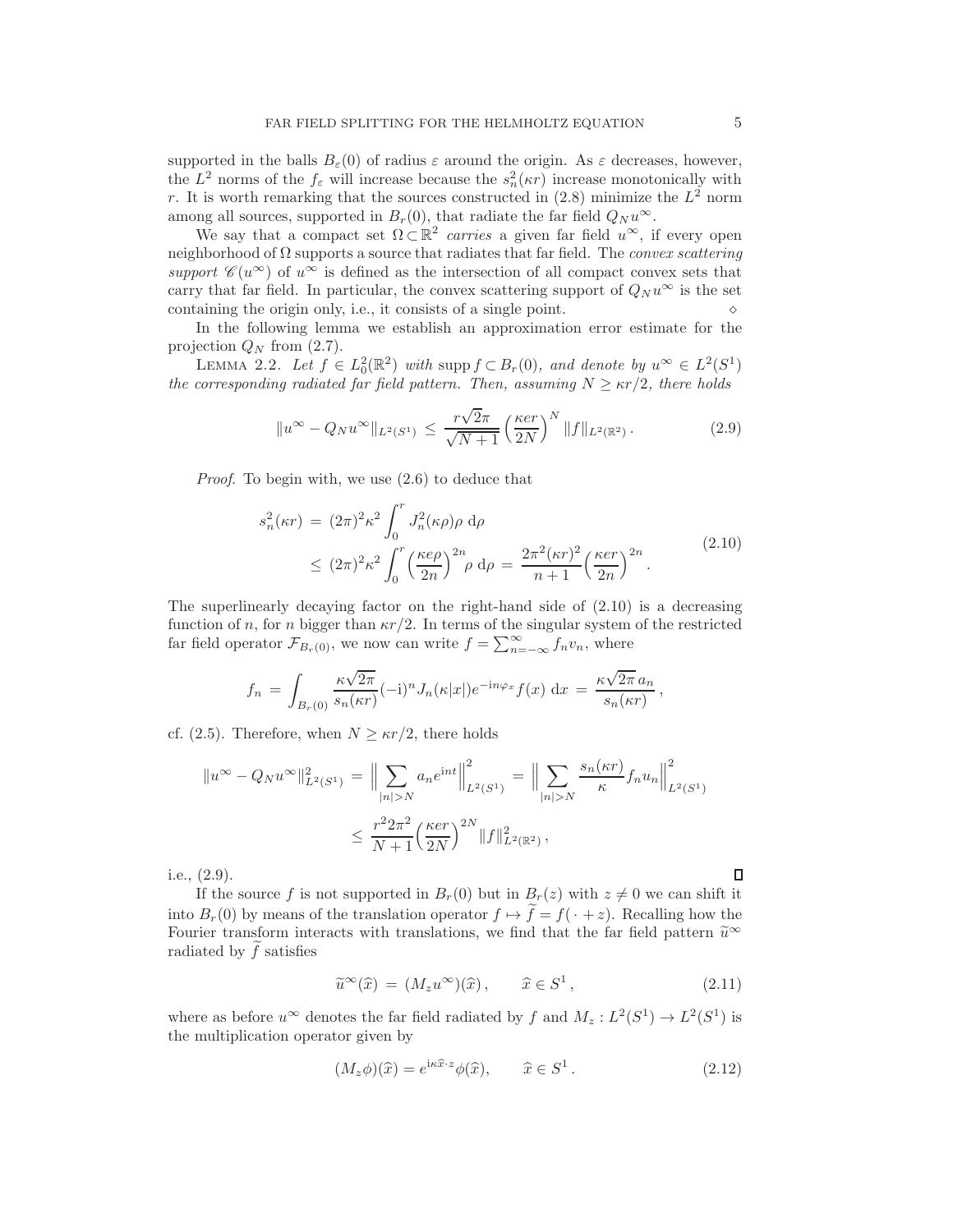

Fig. 3.1. Sketch of the geometry.

Note that  $M_z$  is a unitary operator, i.e.,  $M_z^{-1} = M_z^*$ . Combining (2.11) and (2.3) the Fourier coefficients of

$$
\widetilde{u}^{\infty}(\widehat{x}) = \sum_{m=-\infty}^{\infty} \widetilde{a}_m e^{imt}, \qquad \widehat{x} \in S^1,
$$

are then obtained by a convolution of the Fourier coefficients of  $e^{i\kappa\hat{x}\cdot z}$ , cf. (2.3), with those of  $u^{\infty}$ , i.e., writing  $z = R(\cos \varphi_z, \sin \varphi_z)$ ,

$$
\widetilde{a}_m = \sum_{n=-\infty}^{\infty} i^{n-m} e^{i(n-m)\varphi_z} J_{n-m}(\kappa R) a_n, \qquad m \in \mathbb{Z}.
$$
 (2.13)

3. Splitting far field patterns that are radiated from two well separated domains. Next we assume that the far field  $u^{\infty}$  in (2.2) is a superposition

$$
u^{\infty} = u_1^{\infty} + u_2^{\infty}
$$
\n<sup>(3.1)</sup>

of two far fields  $u_1^{\infty}$  and  $u_2^{\infty}$  that are radiated from  $B_{r_1}(0)$  and  $B_{r_2}(z)$ , respectively, where  $|z| = R > r_1 + r_2$ . By this we mean that there exist sources  $f_j \in L_0^2(\mathbb{R}^2)$ ,  $j = 1, 2$ , such that supp  $f_1 \subset B_{r_1}(0)$ , supp  $f_2 \subset B_{r_2}(z)$ , and  $\mathcal{F}f_j = u_j^{\infty}$  (see Fig. 3.1 for a sketch of the geometrical setup).

The decomposition on the right hand side of (3.1) is uniquely determined. In fact, given any two bounded domains  $\Omega_1, \Omega_2 \subset \mathbb{R}^2$  such that  $\mathbb{R}^2 \setminus \Omega_1$  and  $\mathbb{R}^2 \setminus \Omega_2$ are connected and  $\Omega_1 \cap \Omega_2 = \emptyset$ , and denoting by  $\mathcal{F}_{\Omega_j}$ ,  $j = 1, 2$ , the corresponding restricted far field operators, it follows immediately from [12, Lemma 6] that

$$
\mathcal{R}(\mathcal{F}_{\Omega_1}) \cap \mathcal{R}(\mathcal{F}_{\Omega_2}) = \{0\}.
$$
\n(3.2)

In order to compute approximations of  $u_j^{\infty}$ ,  $j = 1, 2$ , from  $u^{\infty}$  and the knowledge of  $r_1$ ,  $r_2$  and z, we denote by  $Q_{N_j}$ ,  $j = 1, 2$ , the orthogonal projections from  $(2.7)$ corresponding to truncation indices  $N_i$  instead of N. Defining

$$
P_1 := Q_{N_1} \quad \text{and} \quad P_2 := M_z^* Q_{N_2} M_z, \tag{3.3}
$$

we observe that  $P_2^2 = P_2$  and  $P_2^* = P_2$ , and therefore  $P_2$  is an orthogonal projection as well: It projects a function from  $L^2(S^1)$  onto the far fields radiated by sources of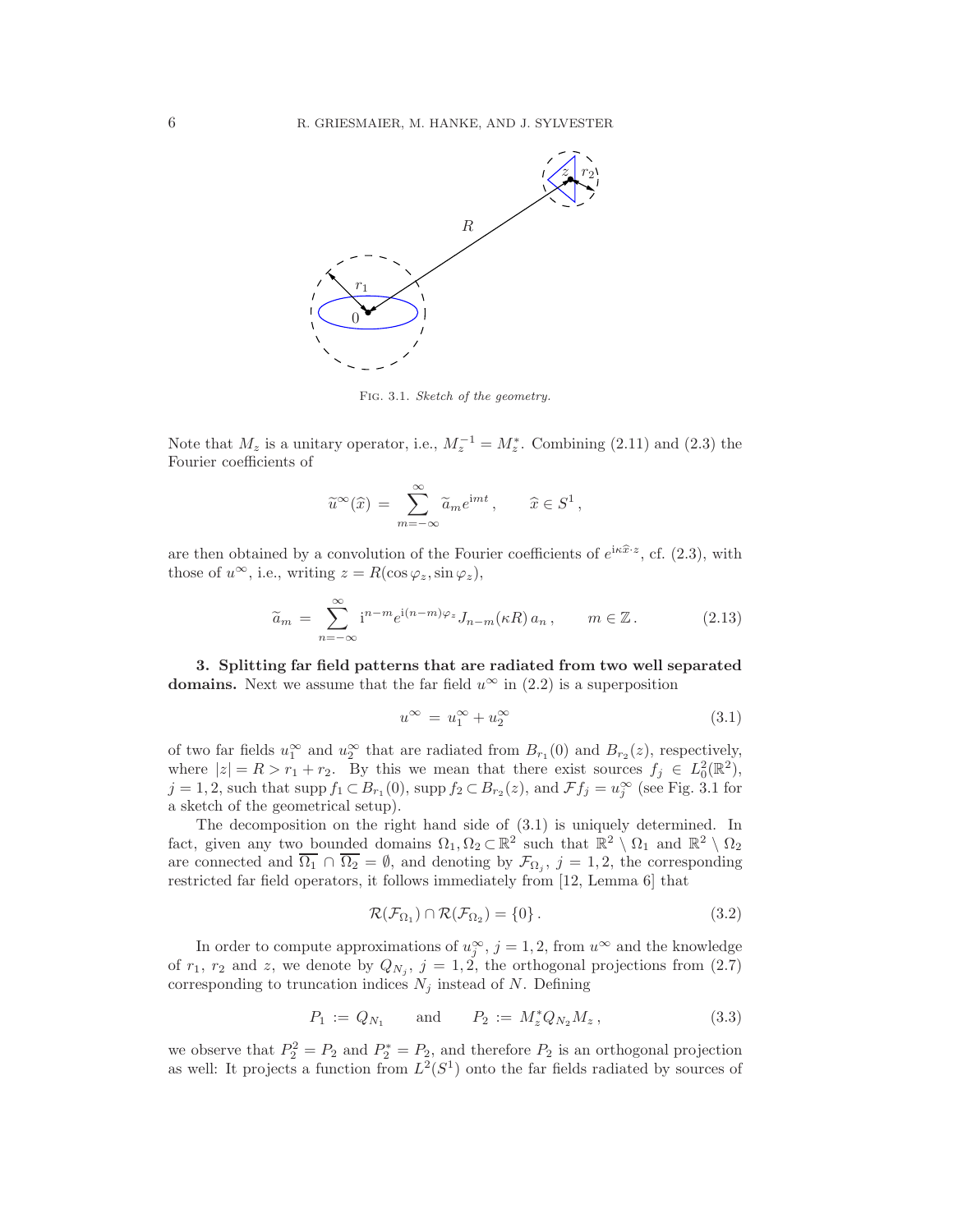the form (2.8), after having been shifted from the neighborhood of the origin into the corresponding neighborhood of z.

LEMMA 3.1. If  $z \neq 0$  then there holds  $||P_1P_2|| = ||P_2P_1|| < 1$ .

*Proof.* As  $P_1$  and  $P_2$  are orthogonal projections,  $P_2P_1 = (P_1P_2)^*$ , and hence,  $P_1P_2$ and  $P_2P_1$  have the same norm. As  $\mathcal{R}(P_1)$  and  $\mathcal{R}(P_2)$  are subspaces of  $\mathcal{R}(\mathcal{F}_{\Omega_1})$  and  $\mathcal{R}(\mathcal{F}_{\Omega_2})$ , respectively, they also have trivial intersection. They are finite dimensional, hence closed, whence it follows (see, e.g., Deutsch [2]) that  $||P_1P_2|| < 1$ .  $\Box$ 

In the following we seek approximations  $v_j^{\infty} \in \mathcal{R}(P_j)$  of  $u_j^{\infty}$ ,  $j = 1, 2$ , satisfying the Galerkin condition

$$
\langle v_1^{\infty} + v_2^{\infty}, \phi \rangle_{L^2(S^1)} = \langle u^{\infty}, \phi \rangle_{L^2(S^1)} \quad \text{for all } \phi \in \mathcal{R}(P_1) \oplus \mathcal{R}(P_2). \tag{3.4}
$$

Choosing  $\phi = P_j \psi$ ,  $j = 1, 2$ , for some  $\psi \in L^2(S^1)$  in (3.4) yields

$$
\langle P_j v_1^{\infty}, \psi \rangle_{L^2(S^1)} + \langle P_j v_2^{\infty}, \psi \rangle_{L^2(S^1)} = \langle P_j u^{\infty}, \psi \rangle_{L^2(S^1)} \quad \text{for all } \psi \in L^2(S^1),
$$

which implies that

$$
v_1^{\infty} + P_1 v_2^{\infty} = P_1 u^{\infty}, \qquad (3.5a)
$$

$$
P_2v_1^{\infty} + v_2^{\infty} = P_2u^{\infty}.
$$
\n
$$
(3.5b)
$$

Obviously, (3.4) and (3.5) are equivalent. Viewing the latter as a two-by-two block system and recalling Lemma 3.1, a Neumann series argument shows that both problems have a unique solution  $(v_1, v_2) \in \mathcal{R}(P_1) \times \mathcal{R}(P_2)$ .

Applying  $P_1$  to both sides of (3.5b) and substituting the result into (3.5a), the system (3.5) decouples and we obtain that

$$
(I - P_1 P_2 P_1) v_1^{\infty} = P_1 (I - P_2) u^{\infty} , \qquad (3.6a)
$$

where we have used the projection property  $P_1 u_1^{\infty} = u_1^{\infty}$ . Similarly,

$$
(I - P_2 P_1 P_2) v_2^{\infty} = P_2 (I - P_1) u^{\infty}.
$$
 (3.6b)

Note that, once again using a Neumann series argument, both equations (3.6a) and (3.6b) have a unique solution  $v_j \in \mathcal{R}(P_j)$ ,  $j = 1, 2$ , as well. Since solutions to (3.5) clearly solve (3.6), these systems are equivalent. We mention that the two equations (3.6) are the Schur complement systems associated with the block system (3.5), and hence, are better conditioned to solve numerically.

The following lemma contains an error estimate for this Galerkin approximation. LEMMA 3.2. Suppose  $u^{\infty} = u_1^{\infty} + u_2^{\infty}$  is the superposition of two far field patterns radiated from sources  $f_1$  and  $f_2$  supported in  $B_{r_1}(0)$  and  $B_{r_2}(z)$ , respectively, where  $|z| = R > r_1 + r_2$ . Choosing truncation indices  $N_j = [\alpha \kappa r_j], j = 1, 2, with$  $\alpha \geq e/2$ , we denote by  $v_1^{\infty} \in \mathcal{R}(P_1)$  and  $v_2^{\infty} \in \mathcal{R}(P_2)$  the corresponding Galerkin approximations solving (3.4). Then,

$$
||u^{\infty} - (v_1^{\infty} + v_2^{\infty})||_{L^2(S^1)} \le (\max_{j=1,2} q_j) (||f_1||_{L^2(B_{r_1(0)})} + ||f_2||_{L^2(B_{r_2(z)})}), \qquad (3.7)
$$

where  $q_j = \frac{r_j \sqrt{r_j}}{\sqrt{N}}$  $\frac{r_j\sqrt{2\pi}}{\sqrt{N_i+1}}$  $\frac{i\sqrt{2\pi}}{N_j+1}(e/(2\alpha))^{\alpha\kappa r_j}, j=1,2.$ Proof. From  $(3.4)$  we conclude that

$$
\langle u^{\infty} - (v_1^{\infty} + v_2^{\infty}), \phi \rangle_{L^2(S^1)} = 0 \quad \text{for all } \phi \in \mathcal{R}(P_1) \oplus \mathcal{R}(P_2),
$$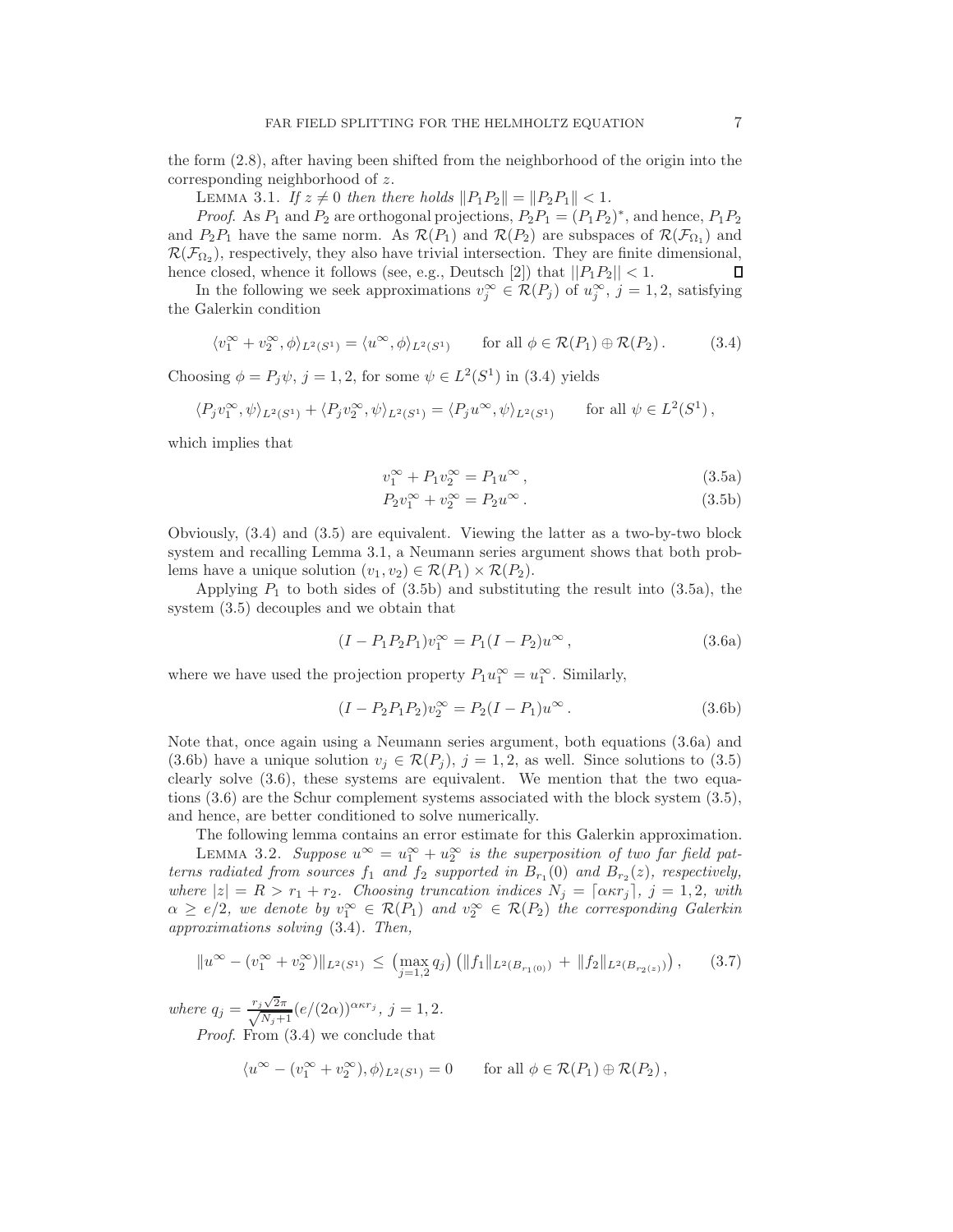i.e.,  $v_1^{\infty} + v_2^{\infty}$  is the best approximation of  $u^{\infty}$  in the closed subspace  $\mathcal{R}(P_1) \oplus \mathcal{R}(P_2)$ . Therefore,

$$
||u^{\infty} - (v_1^{\infty} + v_2^{\infty})||_{L^2(S^1)} \le ||u_1^{\infty} - P_1 u_1^{\infty}||_{L^2(S^1)} + ||u_2^{\infty} - P_2 u_2^{\infty}||_{L^2(S^1)}.
$$

Applying Lemma 2.2, we find that

$$
||u_j^{\infty} - P_j u_j^{\infty}||_{L^2(S^1)} \le \frac{r\sqrt{2\pi}}{\sqrt{N_j+1}} \left(\frac{e}{2\alpha}\right)^{N_j} ||f_j||_{L^2(\mathbb{R}^2)},
$$

and, if  $\alpha \ge e/2$  then the factor in front of the norm can be further estimated by  $q_j$  from above completing the proof from above, completing the proof.

Since  $||P_1P_2|| < 1$ , (3.6) can be solved straightforwardly using fixed point iteration (with or without conjugate gradient acceleration), but we recommend solving the two equations directly. We describe this latter approach in more detail below and then discuss the conditioning of the problem in Section 4.

For  $M, N \in \mathbb{N}$ , let  $T_{M,N}$  be the (rectangular) Toeplitz matrix

$$
T_{M,N} = \begin{bmatrix} t_{M-N} & t_{M-N+1} & \dots & t_{M+N} \\ t_{M-N-1} & t_{M-N} & & \\ \vdots & & \ddots & \\ t_{-M-N} & & \dots & t_{-M+N} \end{bmatrix} \in \mathbb{R}^{(2M+1)\times(2N+1)} \qquad (3.8)
$$

with entries

$$
t_{\nu} = J_{\nu}(\kappa R) , \qquad \nu \in \mathbb{Z} ,
$$

We express  $z = R(\cos\varphi_z, \sin\varphi_z)$  in polar coordinates and let  $D_N \in \mathbb{C}^{(2N+1)\times(2N+1)}$ be the (unitary) diagonal matrix with diagonal entries

$$
d_{\nu} = \mathbf{i}^{\nu} e^{\mathbf{i}\nu\varphi_{z}},\tag{3.9}
$$

where  $\nu$  runs from  $-N$  to N. Then the matrix representation of  $P_1P_2P_1$  restricted to the subspace  $\mathcal{R}(P_1)$  can be decomposed as follows.

LEMMA 3.3. Given  $P_1 = Q_{N_1}$  and  $P_2 = M_z^* Q_{N_2} M_z$  as above, let  $T_{N_2,N_1}$  be the Toeplitz matrix from (3.8) and  $D_{N_j}$ ,  $j = 1, 2$ , be the diagonal matrices introduced in (3.9). Then, the matrix representation of the operator  $P_1P_2P_1$ , restricted to  $\mathcal{R}(P_1)$ , with respect to the Fourier basis  $\{e^{\text{int}} : |n| \leq N_j\}$  for  $\mathcal{R}(P_1)$ , is given by  $D_{N_1}^* T_{N_2,N_1}^* T_{N_2,N_1} D_{N_1}.$ 

*Proof.* Recalling (3.3) and (2.7) we represent a generic  $\phi \in \mathcal{R}(P_1)$  by the vector  $\mathbf{x} = [a_{-N_1}, \dots, a_{N_1}]^T$  of its expansion coefficients with respect to the declared basis of  $\mathcal{R}(P_1)$ . Then  $M_z P_1 \phi$  has the Fourier coefficients

$$
\widetilde{a}_m = \sum_{n=-N_1}^{N_1} i^{n-m} e^{i(n-m)\varphi_z} J_{n-m}(\kappa R) a_n, \qquad m \in \mathbb{Z},
$$

cf. (2.13), and  $Q_{N_2}M_zP_1\phi$  cuts off all Fourier modes of  $M_zP_1\phi$  of order larger than  $N_2$  in absolute value. Accordingly,  $Q_{N_2} M_z P_1 \phi \in \mathcal{R}(Q_{N_2})$  is represented by the vector  $\widetilde{\mathbf{x}} = D_{N_2}^* T_{N_2,N_1} D_{N_1} \mathbf{x}$  with entries  $\widetilde{a}_m, -N_2 \le m \le N_2$ , where  $T_{N_2,N_1}$ ,  $D_{N_1}$  and  $D_{N_2}$ are defined as above.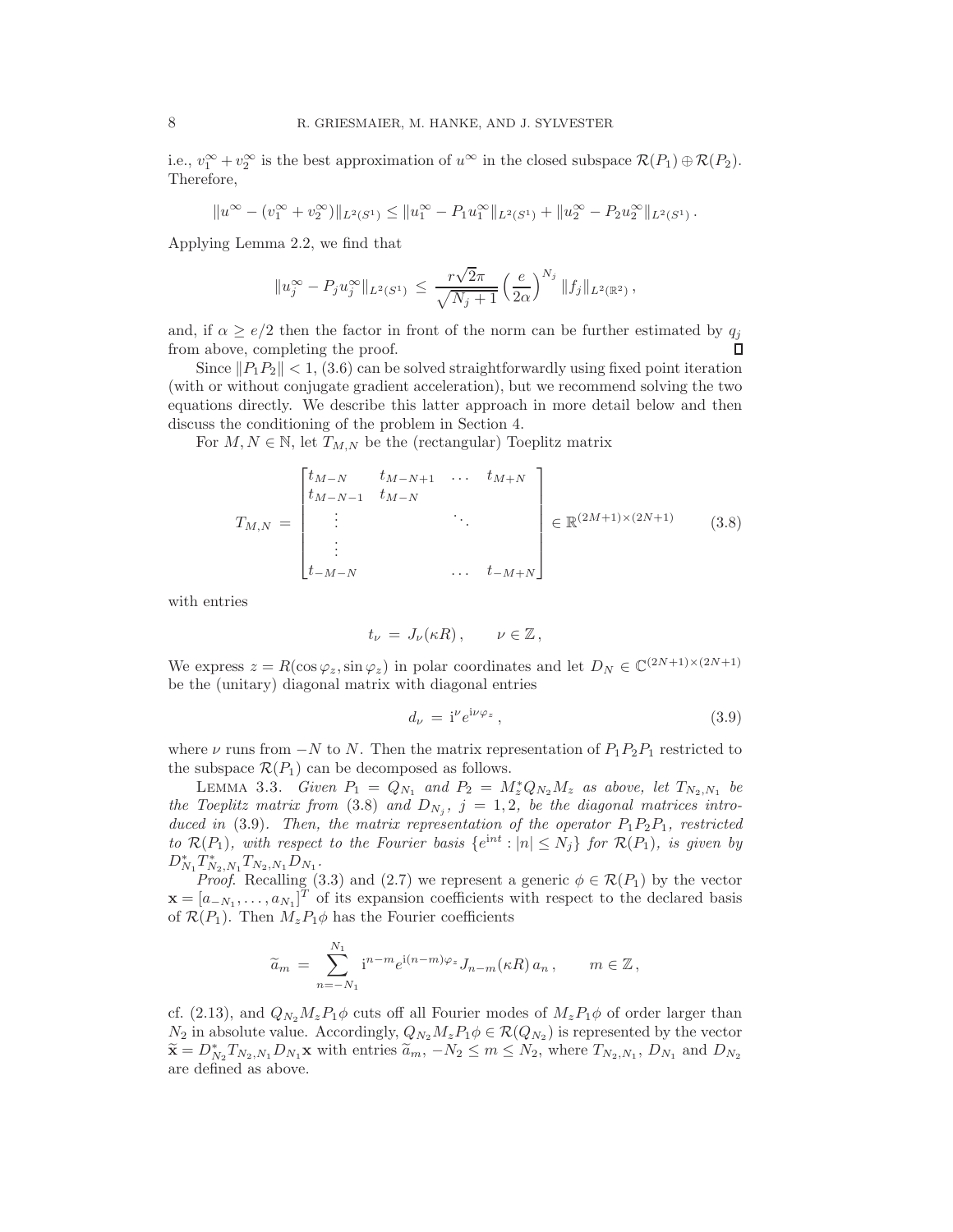It is easy to see that the operator  $M_z^*$  is the multiplication operator with the function  $e^{-i\hat{x}\cdot z}$  of (2.3), and hence,  $P_2P_1\phi = M_z^*Q_{N_2}M_zP_1\phi$  equals

$$
(P_2 P_1 \phi)(\hat{x}) = \sum_{\nu=-\infty}^{\infty} (-i)^{\nu} e^{-i\nu\varphi_z} J_{\nu}(\kappa R) e^{i\nu t} \sum_{m=-N_2}^{N_2} \tilde{a}_m e^{imt}
$$
  
= 
$$
\sum_{n=-\infty}^{\infty} \left( \sum_{m=-N_2}^{N_2} i^{m-n} e^{i(m-n)\varphi_z} J_{n-m}(\kappa R) \tilde{a}_m \right) e^{int}.
$$

Therefore,  $P_1P_2P_1\phi$  corresponds to the vector

$$
\mathbf{y} = D_{N_1}^* T_{N_2,N_1}^* D_{N_2} \widetilde{\mathbf{x}} = D_{N_1}^* T_{N_2,N_1}^* T_{N_2,N_1} D_{N_1} \mathbf{x},
$$

and  $P_1P_2P_1$  thus has the matrix representation  $D_{N_1}^*T_{N_2,N_1}^*T_{N_2,N_1}D_{N_1}$ .

Using the decoupled formulation (3.6), the two individual far fields  $v_1^{\infty}$  and  $v_2^{\infty}$ approximating the components (3.1) of the given far field  $u^{\infty}$  in the sense of (3.4) can be computed independently. In Algorithm 1 we suggest a numerical scheme to compute  $v_1^{\infty}$ . The second component  $v_2^{\infty}$  can be approximated analogously, after transforming the coordinate system and accordingly the far field pattern  $u^{\infty}$  by means of the multiplication operator  $M_z$  from (2.12) such that a source radiating  $M_z u_2^{\infty}$  is

| <b>Algorithm 1</b> Far field splitting for two sources |  |  |  |  |  |  |  |  |
|--------------------------------------------------------|--|--|--|--|--|--|--|--|
|--------------------------------------------------------|--|--|--|--|--|--|--|--|

Suppose  $u^{\infty} = u_1^{\infty} + u_2^{\infty}$  such that  $u_1^{\infty}$  and  $u_2^{\infty}$  are supported in  $B_{r_1}(0)$  and  $B_{r_2}(z)$ , respectively.

1: function  $v_1^{\infty} = \text{SPLITTING2}(u^{\infty}, \kappa, z, r_1, r_2)$ 

- 2: Let  $R = |z|$  and  $N_0 = [\alpha \kappa (R + r_2)]$  for, say,  $\alpha = e/2$ .<br>3: Compute the  $2N_0+1$  lowest order Fourier coefficients of
- Compute the  $2N_0+1$  lowest order Fourier coefficients of  $u^{\infty}$ , and store the result in  $\mathbf{a} = [a_{-N_0}, \dots, a_{N_0}]^T$ .
- 4: Let  $D_{N_0}, D_{N_1}$  and  $T_{N_2,N_0}, T_{N_2,N_1}$  be diagonal and Toeplitz matrices as defined above,  $\mathbf{b} = [a_{-N_1}, \dots, a_{N_1}]^T$ , and compute

$$
\mathbf{c} = \mathbf{b} - D_{N_1} T^*_{N_2,N_1} T_{N_2,N_0} D_{N_0} \mathbf{a}.
$$

5: Solve the linear system

$$
(I - D_{N_1}^* T_{N_2, N_1}^* T_{N_2, N_1} D_{N_1}) \mathbf{x} = \mathbf{c}
$$

corresponding to (3.6a).

6: The entries of **x** are the Fourier coefficients of the component  $v_1^{\infty}$ .

## 7: end function

contained in  $B_{r_2}(0)$ .

Example 3.4. We illustrate Algorithm 1 by means of the following scattering problem. Suppose a kite-shaped and an ellipsoidal obstacle as shown in Fig. 3.2 (top left) are illuminated by an incoming plane wave from the left, the wave number being  $\kappa = 5$ , constant, in the exterior of the scatterers. Assuming that the kite is sound hard, while the ellipse is sound soft, the corresponding scattered field satisfies the homogeneous Helmholtz equation outside the obstacles, the Sommerfeld radiation condition at infinity, as well as a Neumann and a Dirichlet condition on the boundary

 $\Box$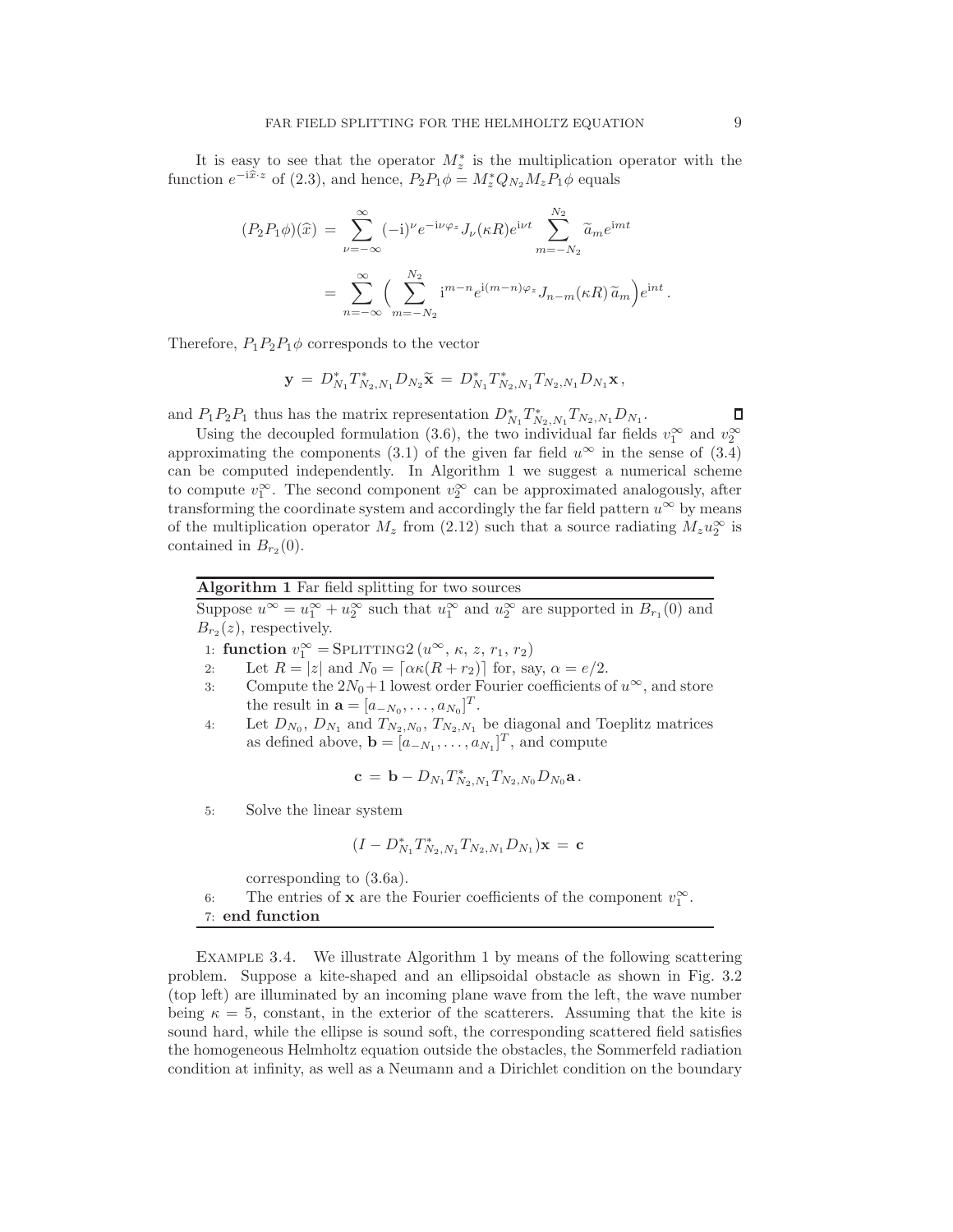

Fig. 3.2. Top left: Geometry of the scatterers. Top right: Absolute values of the Fourier coefficients of  $u^{\infty}$ . Bottom left: Absolute values of the Fourier coefficients of  $u^{\infty}$  (corresponding to the scatterer near the origin). Bottom right: Absolute values of the Fourier coefficients of  $v_1^{\infty}$ .

of the kite and the ellipse, respectively. We denote the scattered field by  $u^s$  and the corresponding far field pattern by  $u^{\infty}$ .

It is well known that  $u^s$  can be written as a combined single and double layer potential with density on the boundary of the obstacles (see, e.g., [1]). This means that there exists a distributional source supported on the boundaries of the scatterers that radiates the far field pattern  $u^{\infty}$ . On the other hand, multiplying  $u^{s}$  with a smooth cut-off function and substituting the result into the left hand side of  $(2.1a)$ , it follows immediately that for any neighborhood of the obstacles there also exists a smooth source supported in this neighborhood that radiates  $u^{\infty}$  (see [12]). Accordingly  $u^{\infty}$ can be interpreted as a superposition of two far field patterns  $u_1^{\infty}$  and  $u_2^{\infty}$  radiated by two smooth sources supported in an arbitrarily small neighborhood of the two obstacles, respectively.

The absolute values of the Fourier coefficients of the far field pattern  $u^{\infty}$  are shown in Fig. 3.2 (top right). As has been mentioned before, and can nicely be seen in this plot, the Fourier coefficients decay superlinearly as soon as  $|n| \ge 73 \approx \kappa \rho_0$ , where  $\rho_0$  denotes the radius of the smallest ball centered at the origin and containing both scatterers.

In Fig. 3.2 (bottom left) we include a plot of the absolute values of the Fourier coefficients of  $u_1^{\infty}$  radiated by the component of the source supported in an arbitrarily small neighborhood of the kite. To split the field numerically, we use the two dashed circles in the top left plot as a priori guesses for Algorithm 1, that is, we use the parameters  $r_1 = r_2 = 4$  and  $z = (-11, -9)$  in this algorithm. We choose  $\alpha = e/2$  and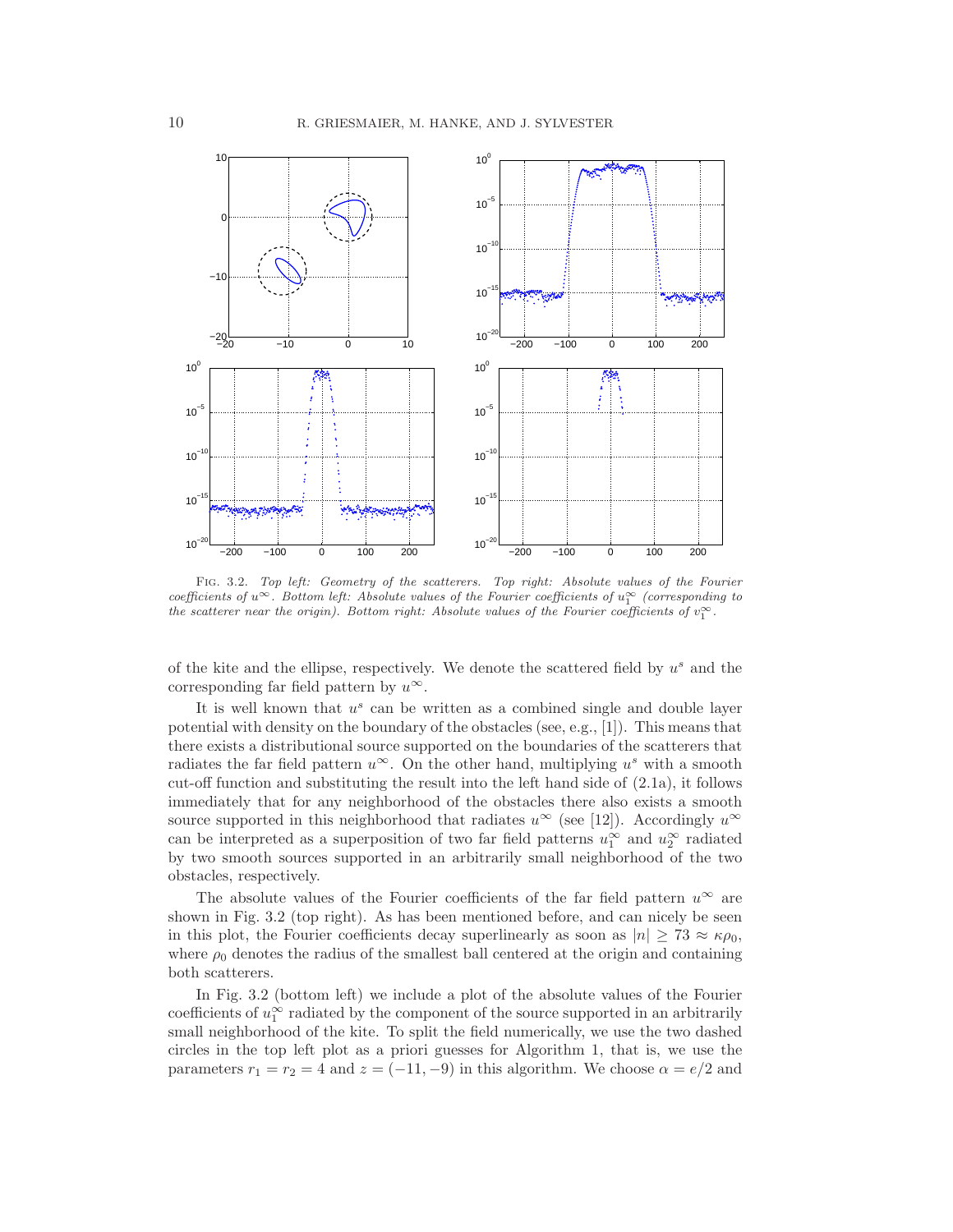solve the linear system (3.6) directly. The absolute values of the Fourier coefficients of  $v_1^{\infty}$  are shown in Fig. 3.2 (bottom right). Note that the  $e\kappa r_1 + 1 \approx 57$  lowest order Fourier coefficients of  $v_1^{\infty}$  agree very well with the corresponding Fourier coefficients of  $u_1^{\infty}$  $\bullet$   $\circ$ 

4. The stability of the splitting problem. As mentioned before (see Lemma 3.1), problem (3.6a) has a unique (and well-posed) solution. However, since the far fields of all sources supported in *any* domain are dense in  $L^2(S^1)$  (cf. Section 2), the norm of  $P_1P_2$  will get very close to one as we increase  $N_j$  in the definition of  $P_j$ ,  $j = 1, 2$ . As we will see, however, the splitting problem is fairly well conditioned, as long as the two source components are well separated in a sense to be made precise below, cf.  $(4.1)$ , and as long as the truncation indices  $N_j$  are well chosen, e.g.,

$$
N_j = \lceil e \kappa r_j/2 \rceil.
$$

Our method can even tolerate more ill-conditioned regimes, as we will illustrate in Example 4.3 below.

The stability of the separation problem is measured in terms of the condition number of the linear systems  $(3.6)$  (cf. Algorithm 1) and the quality of the resulting approximations, cf. Lemma 3.2. As the condition number of the linear system depends on the spectral properties of (the finite rank operator)  $P_1P_2P_1$  we now investigate the eigenvalues of its matrix representation  $D_{N_1}^* T_{N_2,N_1}^* T_{N_2,N_1} D_{N_1}$ , where  $T_{N_2,N_1}$  and  $D_{N_1}$ are as in (3.8)–(3.9). Note that these eigenvalues equal the squares of the singular values  $\sigma_j$  of  $T_{N_2,N_1}$ .

THEOREM 4.1. Let  $N_j = \lceil \alpha \kappa r_j \rceil$  for some fixed  $\alpha > 0$ , and assume that

$$
\delta := \max_{j=1,2} \frac{\kappa r_j^2}{R} \ll 1. \tag{4.1}
$$

Then the two dominating singular values  $\sigma_{1/2}$  of  $T_{N_2,N_1}$  satisfy

$$
\frac{2}{\pi} \frac{N_1 N_2}{\kappa R} - O(\delta^2) \leq \sigma_{1/2}^2 \leq \frac{2}{\pi} \frac{(N_1 + 1)(N_2 + 1)}{\kappa R} + O(\delta^2),
$$

where the leading order term itself is  $O(\delta)$ .

*Proof.* In the range of indices  $|m| \ll \sqrt{\kappa R}$  the Bessel functions  $J_m(\kappa R)$  with fixed argument are oscillating with a wave length of about four,

$$
t_m = J_m(\kappa R) = \left(\frac{2}{\pi \kappa R}\right)^{1/2} \cos(\kappa R - m\frac{\pi}{2} - \frac{\pi}{4}) \left(1 + O\left(\frac{m^2}{\kappa R}\right)\right),
$$

cf., e.g., Gradshteyn and Ryzhik  $[3, 8.451]$ . In particular, as the index m of the entries  $t_m$  in  $T_{N_2,N_1}$  is bounded by  $|m| \leq \lceil \alpha \kappa (r_1 + r_2) \rceil$ , this happens to be the case when  $\delta \ll 1$ , and then, the entries of  $T_{N_2,N_1}$  satisfy

$$
t_{N_2 - N_1 + 2m} = c \frac{(-1)^m}{\gamma} (1 + O(\delta)),
$$
  

$$
t_{N_2 - N_1 + 2m + 1} = s \frac{(-1)^m}{\gamma} (1 + O(\delta)),
$$

with uniform bounds on the error terms, where

$$
\gamma = \sqrt{\frac{\pi}{2} \kappa R} \,,
$$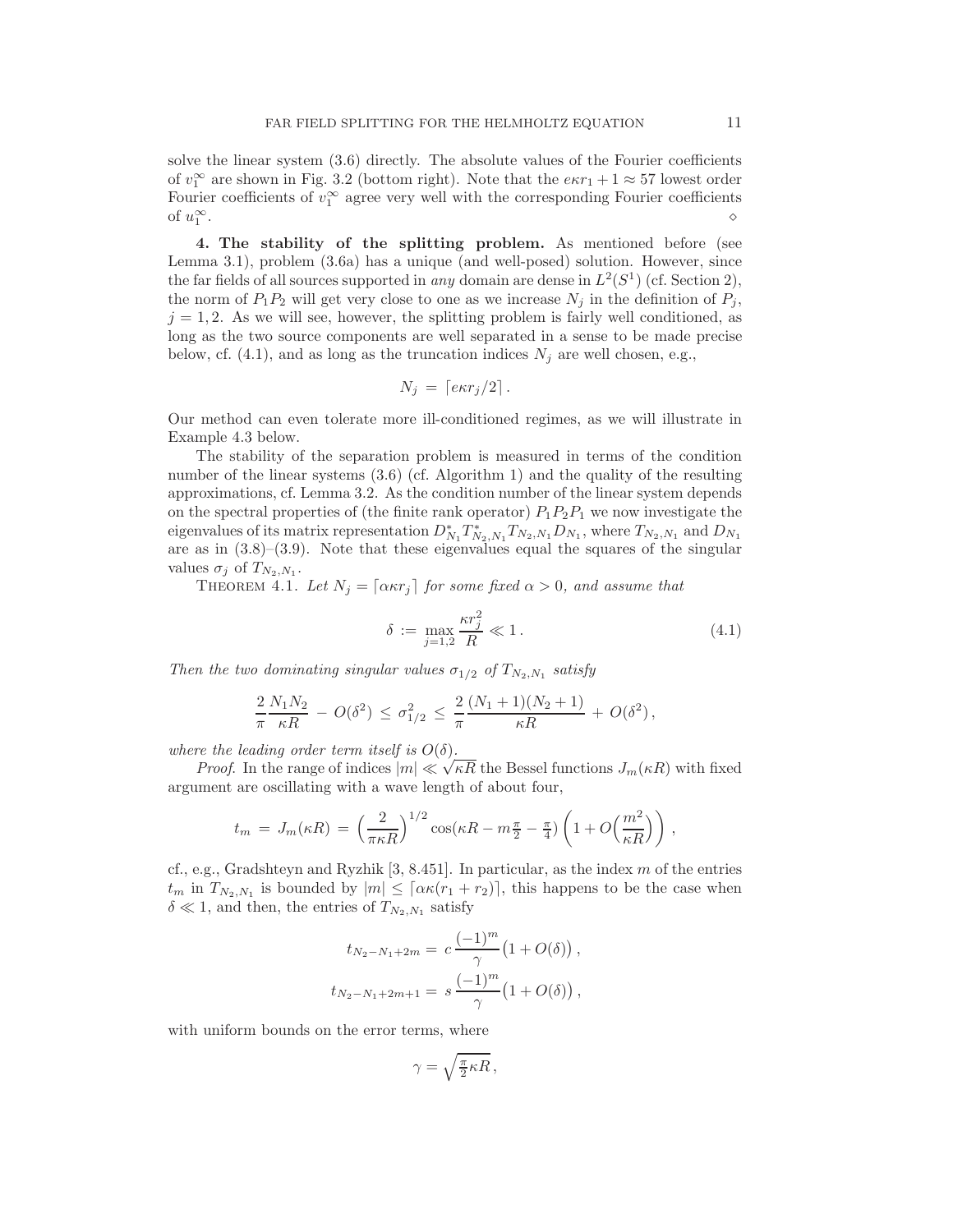and

$$
c = \cos(\kappa R - (N_2 - N_1)\frac{\pi}{2} - \frac{\pi}{4}),
$$
 and  $s = \sin(\kappa R - (N_2 - N_1)\frac{\pi}{2} - \frac{\pi}{4}).$ 

It follows that

$$
\gamma T_{N_2,N_1} = C + E,
$$

where  $C$  is the Toeplitz matrix

$$
C = \begin{bmatrix} c & s & -c & -s & \dots & (-1)^{N_1}c \\ -s & c & s & -c & \vdots \\ -c & \ddots & \ddots & \ddots & \vdots \\ \vdots & \ddots & \ddots & \ddots & \vdots \\ \vdots & \ddots & \ddots & \ddots & \vdots \\ (-1)^{N_2}c & & & (-1)^{N_1+N_2}c \end{bmatrix} \in \mathbb{R}^{(2N_2+1)\times(2N_1+1)},
$$

and E is a matrix of the same size, with entries all of the order  $O(\delta)$ . Using the well known estimate

$$
||E||^2 \leq ||E||_{\infty} ||E||_1,
$$

where  $||E||_{\infty}$  and  $||E||_1$  denote the row- and column-sum norm, respectively, we conclude that

$$
\gamma T_{N_2,N_1} \,=\, C \,+\, O(\sqrt{N_1N_2}\,\delta)\,,
$$

respectively

$$
T_{N_2,N_1} = \frac{1}{\gamma} C + O(\delta^{3/2}). \tag{4.2}
$$

Obviously, the column rank of  $C$  is precisely two. We can determine an upper bound for the norm of  $C$  by embedding  $C$  in the Toeplitz matrix  $C$  that has one additional row and column and follows the same construction principle.  $C$  still has rank two, and it is easy to see that its (right) singular vectors are

$$
\frac{\begin{bmatrix} 1 & 0 & -1 & 0 & 1 & 0 & \cdots \end{bmatrix}^T}{\sqrt{N_1+1}} \quad \text{and} \quad \frac{\begin{bmatrix} 0 & 1 & 0 & -1 & 0 & 1 & \cdots \end{bmatrix}^T}{\sqrt{N_1+1}},
$$

while the associated (left) singular vectors are

$$
\frac{\begin{bmatrix}c & -s & -c & s & c & -s & \cdots\end{bmatrix}^T}{\sqrt{N_2+1}} \quad \text{and} \quad \frac{\begin{bmatrix}s & c & -s & -c & s & c & \cdots\end{bmatrix}^T}{\sqrt{N_2+1}}.
$$

The corresponding singular values are both equal to  $\sqrt{(N_1 + 1)(N_2 + 1)}$ , and hence we have determined the norm of  $\tilde{C}$ . By the principle of Courant-Fischer this yields an upper bound for the norm of C. The same argument can be applied to the matrix that is obtained by deleting the last row and column of  $C$ . This then gives a lower bound for the norm of  $C$ , i.e.,

$$
N_1 N_2 \leq ||C||^2 \leq (N_1 + 1)(N_2 + 1).
$$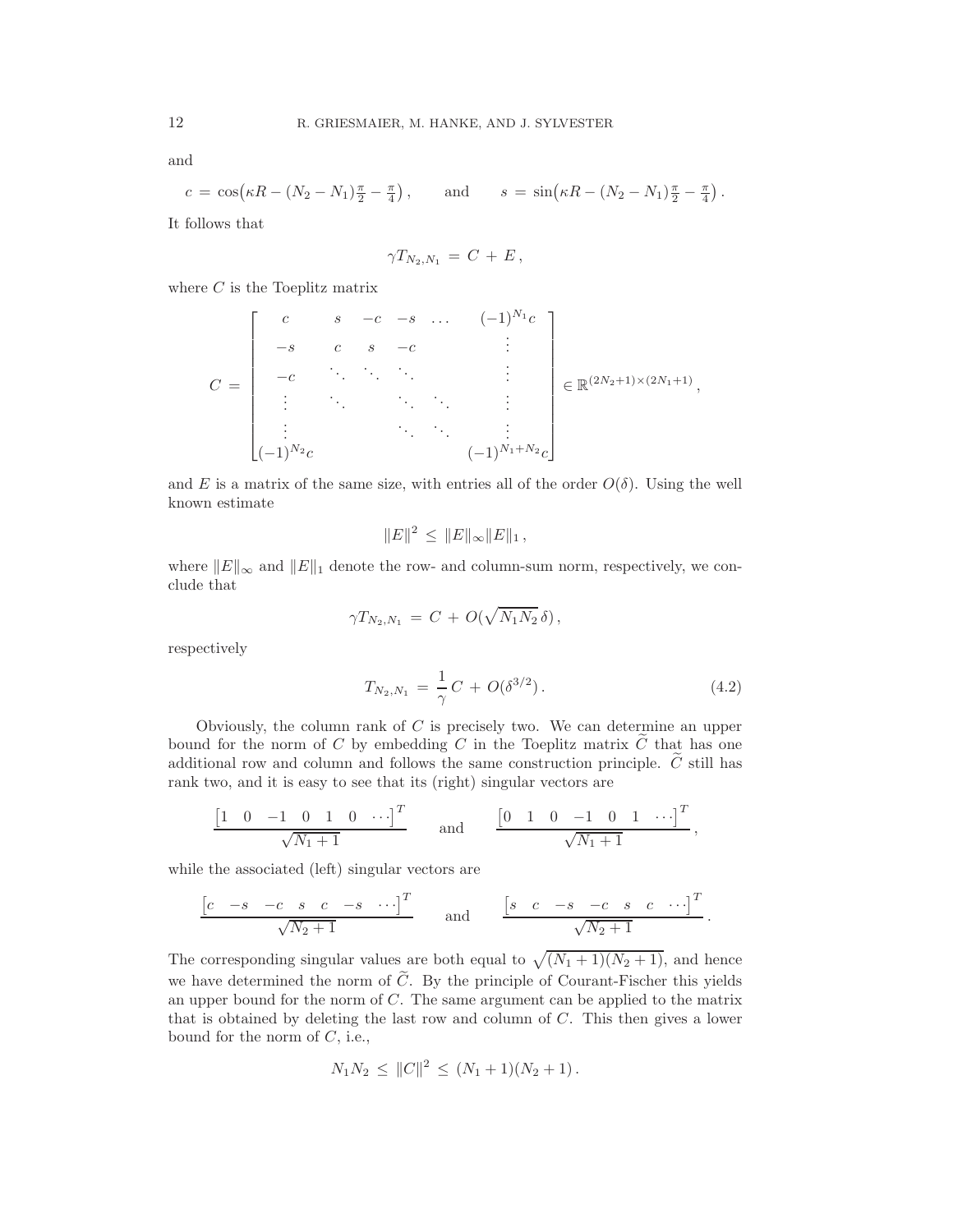

FIG. 4.1.  $||T_{N_2,N_1}||^2$  and  $\sigma_3^2$  versus R;  $r_1 = r_2 = 4$ ,  $\kappa = 5$ .

In fact, the two bounds apply to both (non-zero) singular values of  $C$ , and they turn out to be sharp in the sense that if  $s = 0$  then the two bounds are precisely the two (distinct) singular values of C. Inserting this result into  $(4.2)$  the assertion follows.  $\Box$ 

REMARK 4.2. We conclude from Theorem 4.1 that the linear systems  $(3.6)$  are well conditioned, as long as

$$
\frac{\kappa r_1 r_2}{R} = 2\pi \frac{(r_1/\lambda)(r_2/\lambda)}{R/\lambda}
$$

is small, where  $\lambda = 2\pi/\kappa$  is the associated wave length. Accordingly, this (necessarily unitless) quantity of interest relates the number of wavelengths in the diameters of the source supports, to the number of wavelengths that separate the two centers. Because the numerator is quadratic and the denominator is linear, increasing the wavelength, or equivalently, decreasing all sizes by the same scale, decreases the condition number.

To further illustrate this result we include in Figure 4.1 a plot of the norm of  $T_{N_2,N_1}$  (strong solid line) and its estimate (strong dashed line) from Theorem 4.1 for  $r_1 = r_2 = 4$ , and  $\kappa = 5$ , where  $N_j = \lceil \epsilon \kappa r_j/2 \rceil$ ,  $j = 1, 2$  (that is, all parameters are as in Example 3.4), while the distance between the targets ranges from  $R = 10$  up to  $R = 600$ . It can nicely be seen that the bound is pretty good until the estimate approaches one half.

We would like to recast this observation in a different form: The norm of  $P_1P_2$ is the cosine of the angle between the ranges of  $P_1$  and  $P_2$ ; if the norm is close to one, then the angle between the two subspaces is small, and there are far fields that belong to neither of the two subspaces but, at the same time, are very close to both of them. This is the case, for example, with far fields corresponding to sources that are supported half way between the centers of the two balls, i.e., at  $x = z/2$ , as soon as R approaches  $r_1 + r_2$ .

Finally, we mention that the third singular value  $\sigma_3$  of  $T_{N_2,N_1}$  satisfies

$$
\sigma_3^2 = O(\delta^3)
$$

according to (4.2) and the proof of Theorem 4.1. A plot of  $\sigma_3^2$  has also been included in Figure 4.1 as lighter solid curve. It is striking that  $\sigma_3^2 \ll \sigma_2^2$  for a wide range of distances R.

⋄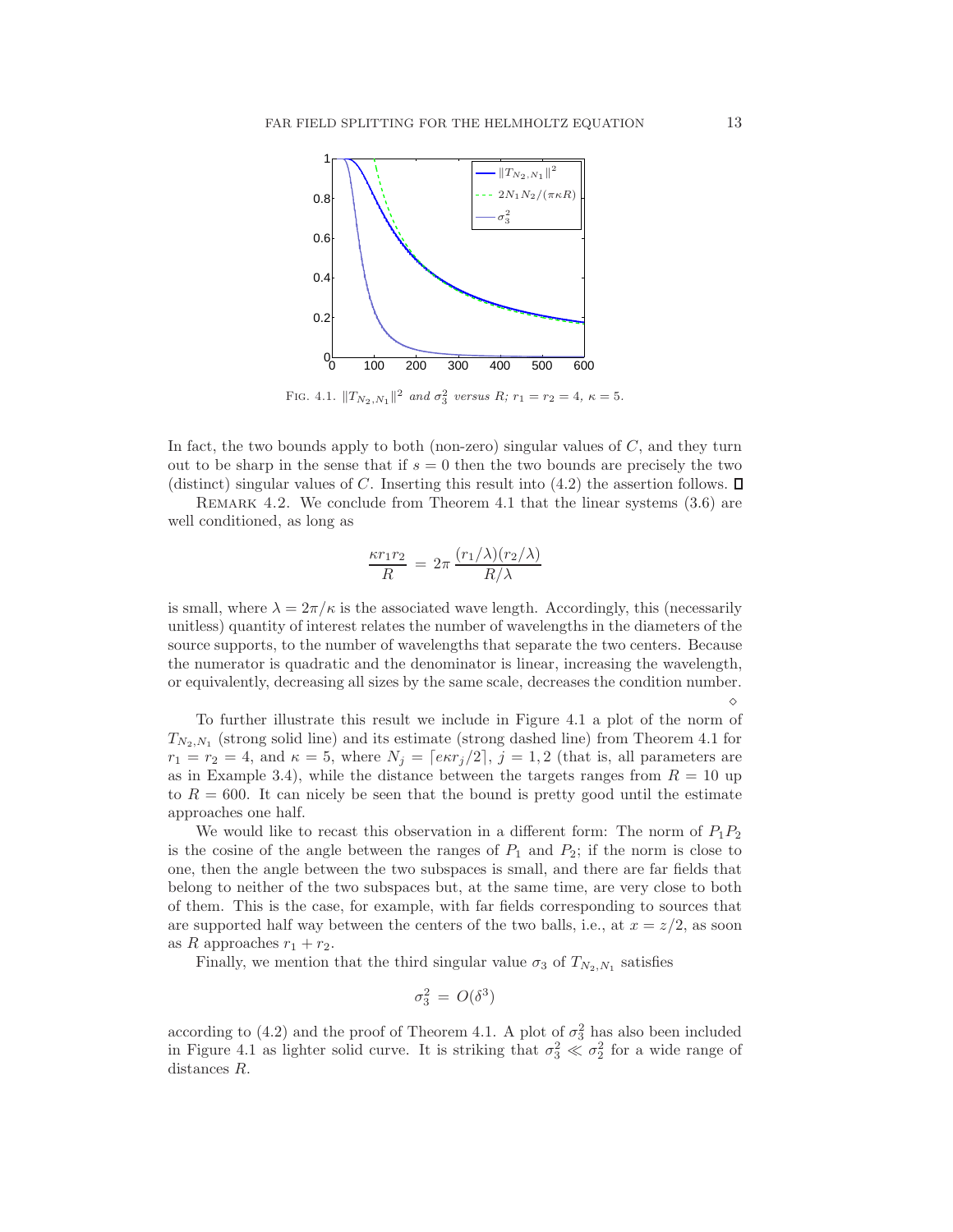Example 4.3. We mention that in Example 3.4 above the two scatterers are not really well separated in the sense that the quantity  $\delta$  of (4.1) be small. In fact, in this example we have  $\delta = 5.16/\sqrt{202} \approx 5.6 \gg 1$ , and the condition number of  $I - P_2P_1P_2$ is as large as  $1.7 \times 10^{12}$ ! As the machine precision is about  $10^{-16}$  this explains why the relative approximation error

$$
\frac{\|u_1^{\infty} - v_1^{\infty}\|_{L^2(S^1)}}{\|u_1^{\infty}\|_{L^2(S^1)}} \approx 0.032
$$
\n(4.3)

for the approximation shown in Figure 3.1 is not too exciting; in fact this approximation error is about four orders of magnitude larger than the error of the best approximation  $P_1u_1^{\infty}$ . Still, as we will see below in Section 6 this split is good enough to provide reasonable reconstructions of the two scatterers.  $\Diamond$ 

5. Multiple well-separated source terms. Suppose next that  $u^{\infty}$  from (2.2) is the superposition

$$
u^{\infty} = u_1^{\infty} + \dots + u_m^{\infty}
$$

of m far fields  $u_1^{\infty}, \ldots, u_m^{\infty}$  supported in well separated balls  $B_{r_1}(z_1), \ldots, B_{r_m}(z_m)$ , i.e.,  $|z_j - z_l| \gg r_j + r_l$  for  $1 \leq j, l \leq m, j \neq l$ .

Denoting by  $P_j = M_{z_j}^* Q_{N_j} M_{z_j}$  the corresponding projections that generalize (3.3), we find as in Lemma 3.1 that  $||P_jP_l|| < 1$  for  $1 \le j \ne l \le m$ . The Galerkin formulation (3.4) can be generalized, seeking approximations  $v_j^{\infty} \in \mathcal{R}(P_j)$  of  $u_j^{\infty}$ ,  $j = 1, \ldots, m$ , satisfying

$$
\langle v_1^{\infty} + \dots + v_m^{\infty}, \phi \rangle_{L^2(S^1)} = \langle u^{\infty}, \phi \rangle_{L^2(S^1)} \quad \text{for all } \phi \in L^2(S^1),
$$

which is equivalent to the system

$$
v_1^{\infty} + P_1 P_2 v_2^{\infty} + \dots + P_1 P_m v_m^{\infty} = P_1 u^{\infty},
$$
  
\n
$$
P_2 P_1 v_1^{\infty} + v_2^{\infty} + \dots + P_2 P_m v_m^{\infty} = P_2 u^{\infty},
$$
  
\n
$$
\vdots
$$
\n(5.1)

$$
P_m P_1 v_1^{\infty} + P_m P_2 v_2^{\infty} + \cdots + v_m^{\infty} = P_m u^{\infty}.
$$

Again, a Neumann series argument reveals that (5.1) is uniquely solvable if  $||P_iP_l|| <$  $1/(m-1)$  for all  $1 \leq j \neq l \leq m$ . The system can be solved iteratively using, e.g., the Gauss-Seidel method, or a direct solver, once the block matrix corresponding to the entire linear system has been assembled. The latter can be achieved by following the argument of the proof of Lemma 3.3.

6. A numerical procedure to approximate well-separated scatterers. Having shown how to split a given far field into its individual components radiated from well-separated source terms, we now suggest a numerical scheme to approximate the individual sources themselves, and use the particular Example 3.4 for demonstration. In all our computations the exact far field pattern  $u^{\infty}$  has been computed on an equidistand grid with 512 points on the unit circle using the Nyström method as described in [1, 7]. (The number of grid points must be sufficiently large to resolve all relevant Fourier modes, cf. Figure 3.2.) This implementation of the forward problem also provides easy access to equivalent sources that generate the individual far field components  $u_j^{\infty}$ ,  $j = 1, 2$ , one of which is displayed in terms of its Fourier coefficients in Figure 3.2.

Our method consists of three steps that we now describe in more detail.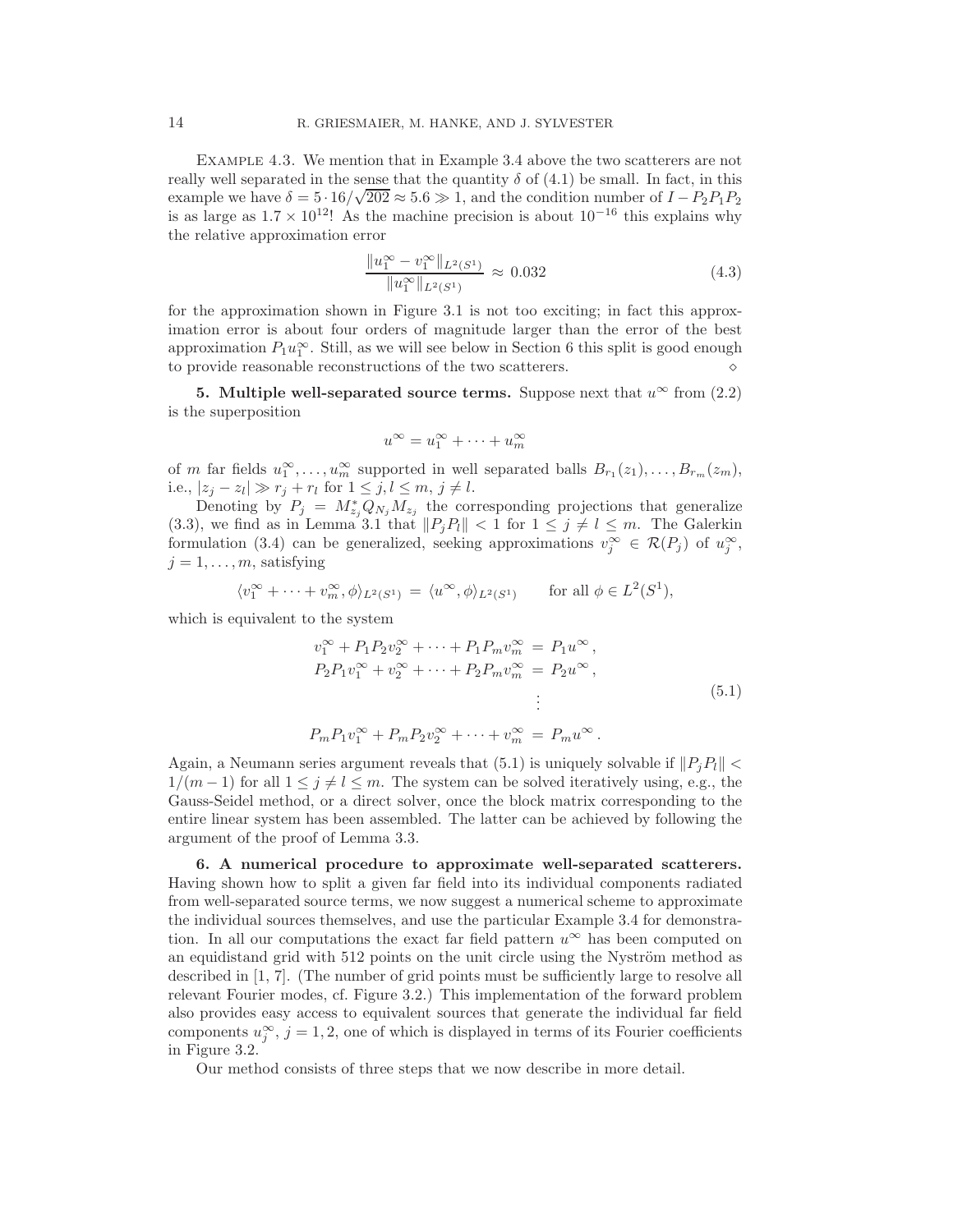

FIG. 6.1. Left: Inverse Radon approximation (gray scale), convex scattering support of  $u^{\infty}$ (dashed line), and a priori guess of source positions (dashed circles). Right: A priori guess of source positions (dashed circles), convex scattering supports of  $u_1^{\infty}, u_2^{\infty}$  (dashed lines), and geometry of the scatterers (solid lines).

6.1. Step 1: The a priori guess. To begin with we utilize a rather crude inversion scheme, namely the inverse Radon approximation suggested in [4], to provide a means to estimate the number of individual source components, together with their approximate location and size. Concerning Example 3.4 this "reconstruction" is shown as gray scale image in Figure 6.1 (left). The inverse Radon algorithm has been implemented as described in [4], using the window size  $\varepsilon = \pi/15$  (for the involved windowed Fourier transform of the far field, given  $\kappa = 5$ ).

The lighter dashed line included in this plot is the boundary of the convex scattering support  $\mathscr{C}(u^{\infty})$ . Our implementation of the convex scattering support essentially follows [9]: First a rough estimate for the domain of interest, where the scatterers are expected to be, is obtained from the modulus of the Fourier coefficients of  $u^{\infty}$  shown in Fig. 3.2 (top right). Observing that the superlinear decay starts around  $|n| = 73$ , we expect that the convex scattering support  $\mathscr{C}(u^{\infty})$  is contained in a circle with a radius of about  $\rho_0 = 73/\kappa = 14.6$  around the origin. We now pick 32 evenly spaced points  $\zeta_1, \ldots, \zeta_{32}$  on that circle. For each of them we transform the coordinate system by shifting this point  $\zeta_{\ell}$  into the origin, and transform the far field pattern  $u^{\infty}$  with the multiplication operator  $M_{\zeta_{\ell}}$  from (2.12) accordingly. Then we count the Fourier coefficients  $\tilde{a}_n$  of the transformed far field that are effectively non-zero. To this end we define

$$
m_{\zeta_{\ell}} := \min\left\{m \in \{0, \ldots, 255\} \; \Big| \; \sum_{n=-m}^{m} |\widetilde{a}_n|^2 / \sum_{n=-255}^{256} |\widetilde{a}_n|^2 \; \geq \; 1 - \eta \right\},\qquad(6.1)
$$

where  $\eta = 10^{-4}$  is a threshold parameter that has to be chosen appropriately (depending, in particular, on the noise level in the data). Finally we let  $\rho_{\ell} = m_{\zeta_{\ell}}/\kappa$ , and approximate the convex scattering support of  $u^{\infty}$  by

$$
\mathscr{C}(u^{\infty}) \approx \bigcap_{\ell=1}^{32} B_{\rho_{\ell}}(\zeta_{\ell}). \tag{6.2}
$$

Based on the results of the inverse Radon reconstruction in Figure 6.1 we start with the assumption that there are two separate source components located in a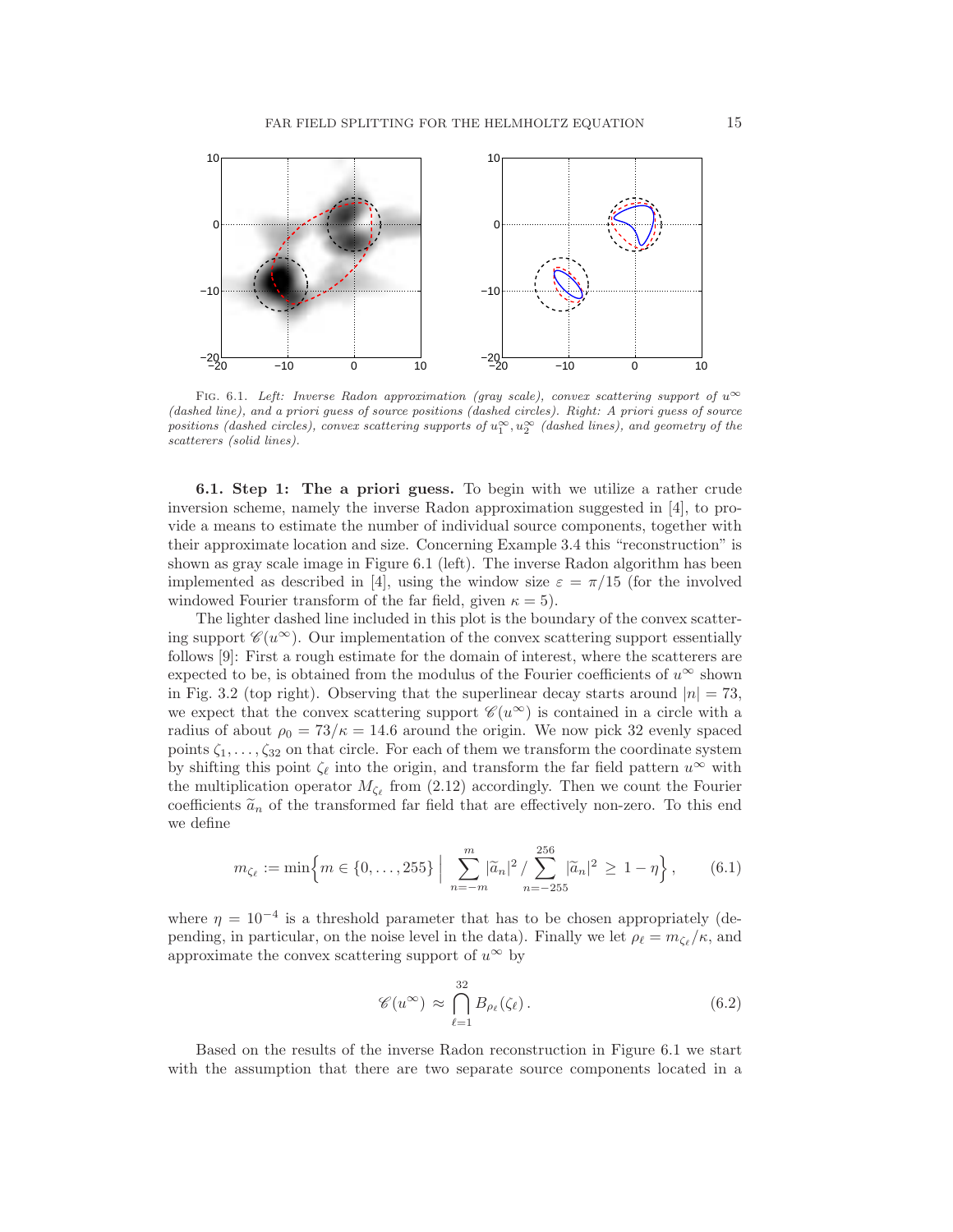neighborhood of the two points  $z = (-11, -9)$  and the origin, respectively. The shape of the convex scattering support gives additional information on their dimension. We use this information to choose sufficiently large circles around the aforementioned two points, namely we pick the radii  $r_1 = r_2 = 4$  which yields the initial guess shown in Figure 3.2 (upper left) and in Figure 6.1 (left; dashed circles).

**6.2. Step 2: Splitting the far field.** The split of the far field  $u^{\infty} \approx v_1^{\infty} + v_2^{\infty}$ is performed as described in Algorithm 1; the two circles determined in Subsection 6.1 provide the parameters that have been used in Example 3.4, and the far fields  $v_j^{\infty}$  correspond to sources as in (2.8) supported in the two respective disks. See Example 3.4 for further details.

6.3. Step 3: Approximating the individual sources/scatterers. Once the far field has been split into its individual components, one can apply her or his favorite method of choice to reconstruct associated source components. Here we choose to estimate the individual scatterers by computing the convex scattering supports  $\mathscr{C}(u_1^\infty)$ and  $\mathscr{C}(u_2^{\infty})$ , using the far field patterns  $v_1^{\infty}$  and  $v_2^{\infty}$  resulting from Step 2 (Subsection 6.2) separately. For this we utilize the same implementation as in Subsection 6.1, except that we choose the points  $\zeta_{\ell}$  of (6.2) from the circles  $\partial B_{r_j}(z_j)$ ,  $j=1,2$ , that have been determined in Step 1. (In Example 3.4,  $z_1 = 0$ , and  $z_2 = (-11, -9)$ ;  $r_1 = r_2 = 4.$ 

The outcome for Example 3.4 is shown in Fig. 6.1 (right) (non-circular dashed lines) together with the true scatterer geometries (solid lines) to allow for a better appreciation of this result. The convex scattering supports of  $u_1^{\infty}$  and  $u_2^{\infty}$  provide a surprisingly good impression of location and shape of the true scatterers.

In view of the discussion in Example 4.3 it has to be emphasized that the two scatterers of this particular phantom are not well-separated in the sense introduced in Theorem 4.1. In fact, due to the huge condition number of the linear systems (3.6), the approximations  $v_j^{\infty}$  of  $u_j^{\infty}$  are not very accurate, cf. (4.3). This loss of accuracy, however, does not seem to spoil the overall performance of the method.

A final comment is in order: As mentioned before, the computed far field patterns  $v_1^{\infty}$  and  $v_2^{\infty}$  correspond to sources as in (2.8), and their exact convex source support degenerates to the two points  $\mathscr{C}(v_1^{\infty}) = \{0\}$  and  $\mathscr{C}(v_2^{\infty}) = \{z\}$ . Our approximation (6.2) does, in fact, provide a different result that is much more useful. The reason for this is that, in the criterion (6.1), the threshhold parameter  $\eta$  limits the  $L^2$  norm of the source that radiates the far field . This is a physically appropriate condition that depends on all the coefficients, whereas the range condition only requiress that the coefficients decay sufficiently fast asymptotically, which only depends on the highest coefficients, the ones that are most sensitive to noise.

7. More numerical results. As another example we consider a scattering problem with three obstacles (an ellipsoid, a kite, and a nut) as shown in Fig. 7.1 (left) that are illuminated by one incoming plane wave from the left. The kite and the nut are assumed to be sound hard, while the ellipsoid is sound soft. As outlined in Example 3.4 the corresponding far field pattern  $u^{\infty}$  can be written as a superposition of three far field patterns  $u_j^{\infty}$ ,  $j = 1, 2, 3$ , radiated by three individual smooth sources supported in arbitrarily small neighborhoods of the three scatterers.

We emphasize that size and orientation of the kite and the ellipse are exactly the same as in the other example. However, the distance between the obstacles has been increased as compared to Example 3.4 in order to reduce the ill-conditioning of the splitting problem.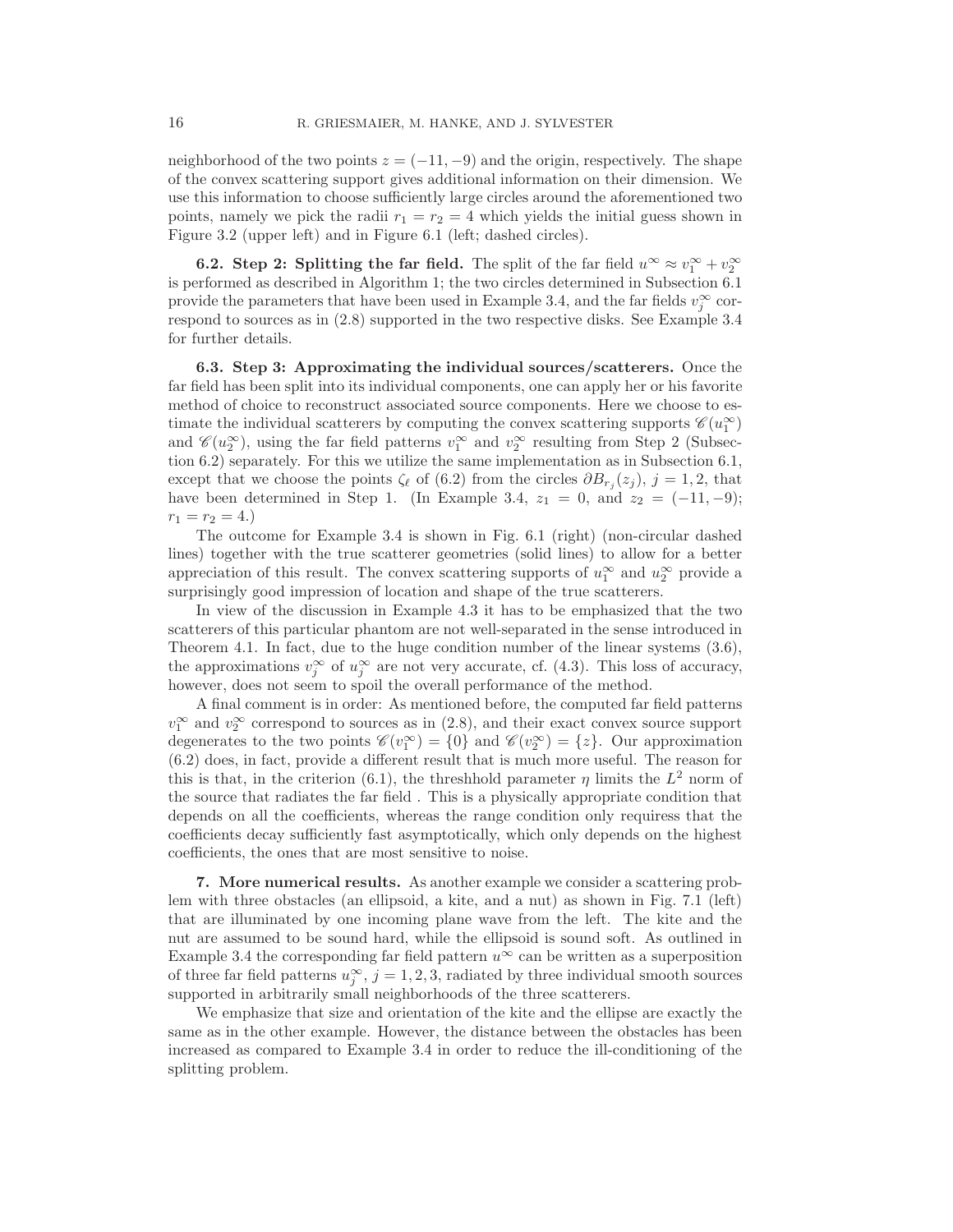

Fig. 7.1. Left: Geometry of the scatterers. Right: Absolute values of the Fourier coefficients of  $u^{\infty}$ .



FIG. 7.2. Left: Inverse Radon approximation (gray scale), convex scattering support of  $u^{\infty}$ (dashed line), and a priori guess of source positions (dashed circles). Right: A priori guess of source positions (dashed circles), convex scattering supports of  $u_1^{\infty}, u_2^{\infty}$ , and  $u_3^{\infty}$  (dashed lines), and geometry of the scatterers (solid lines).

The simulation of the forward problem is done in the same way as in the other example, and the Fourier coefficients of  $u^{\infty}$  are shown in Fig. 7.1 (right).

In this example we had to slightly modify the numerical computation of the convex scattering support  $\mathscr{C}(u^{\infty})$  of the overall far field in Step 1 of our inversion procedure, in that we picked the points  $\zeta_{\ell}$  of (6.2) from a circle around the origin with radius  $\rho_0/2$ , where  $\rho_0$  is the smallest concentric circle enclosing all three scatterers. The reason for this is that otherwise we would have had to further subsample the far field to get enough frequency information, a price we haven't been willing to pay. This modification does affect the result in that the approximation of the convex scattering support is somewhat too "roundish". See Fig. 7.2 (left). Still it is sufficient for determining reasonable a priori inclusions of the true scatterers. We estimate approximate locations of three individual sources as indicated by the dashed circles with radii  $r_1 = 4$ ,  $r_2 = 5$ , and  $r_3 = 6$  in Fig. 7.2 (left).

Next we compute approximations  $v_j^{\infty}$  of  $u_j^{\infty}$ ,  $j = 1, 2, 3$ , by solving the linear block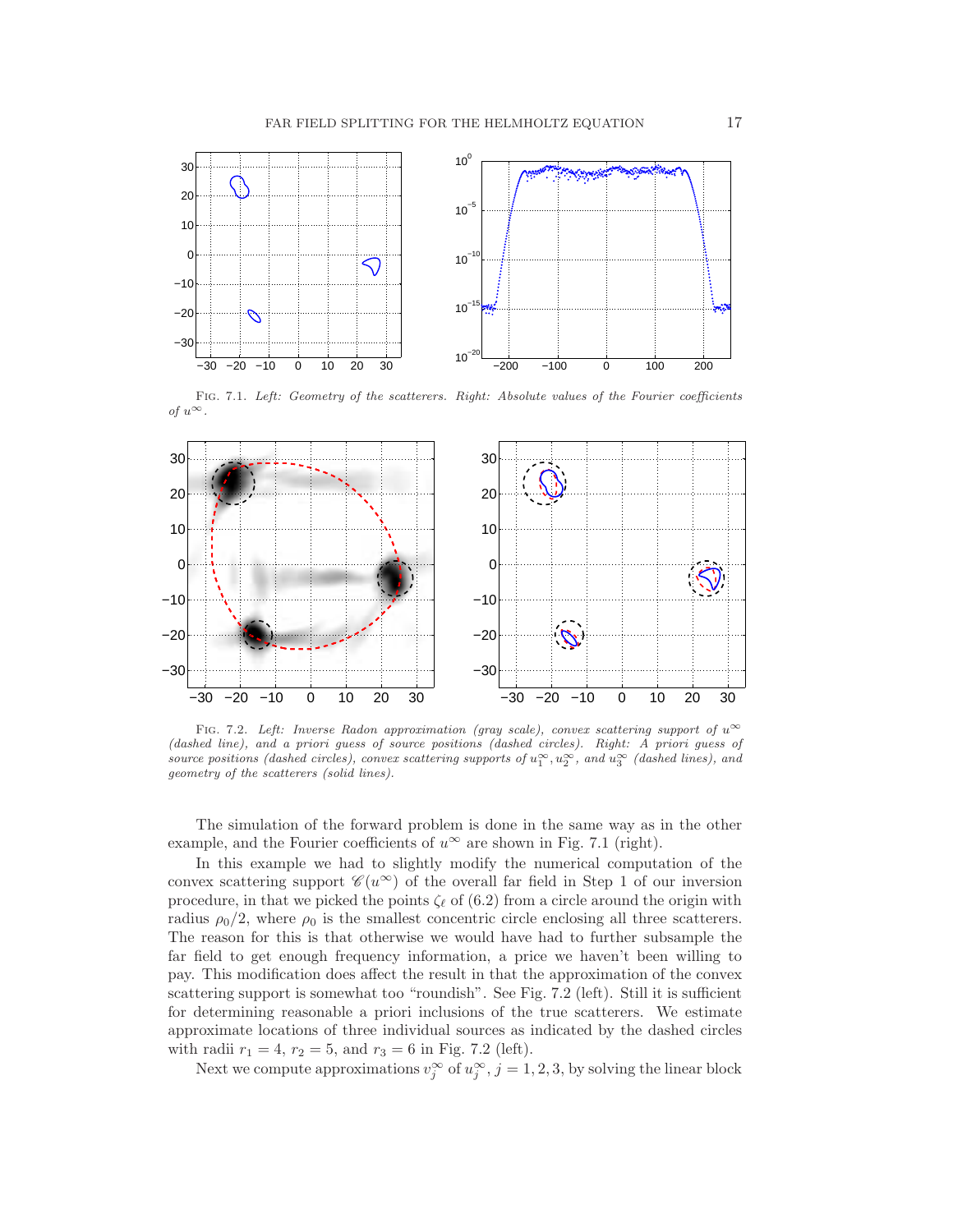

FIG. 7.3. Left: Same as Fig. 7.2 (right), but using data containing  $1\%$  uniformly distributed noise. Right: Same as Fig. 7.2 (right), but using data containing 5% uniformly distributed noise.

system (5.1). The condition number of the corresponding matrix is still quite large, but its value  $3.2 \times 10^4$  is considerably smaller than in the other example. Accordingly, the resulting approximation is much better than in the previous example:

$$
\frac{\|u_{\infty} - (v_1^{\infty} + v_2^{\infty} + v_3^{\infty})\|_{L^2(S^1)}}{\|u^{\infty}\|_{L^2(S^1)}} \approx 1.1 \times 10^{-6}.
$$

The convex scattering supports  $\mathscr{C}(u_j^{\infty}), j = 1, 2, 3$ , computed from the split far fields  $v_j^{\infty}$ ,  $j = 1, 2, 3$  – using the same threshold parameter  $\eta = 10^{-4}$  in (6.1) as before – are shown in Fig. 7.2 (right) (dashed lines) together with the true scatterers (solid lines). These convex scattering supports are decent reconstructions of the true scatterers.

To get an idea about the sensitivity of the algorithm with respect to noise in the data, we redo this computation but add uniformly distributed relative error to the simulated forward data before splitting the far field pattern. We use the same a priori guess for the scatterers as before. The resulting convex scattering supports  $\mathscr{C}(u_j^{\infty})$ , computed from the corresponding approximations  $v_j^{\infty}$ ,  $j = 1, 2, 3$ , are shown in Fig. 7.3 for two different noise levels. In these reconstructions the noise is only accounted for via the threshold parameter  $\eta$  of (6.1): while we can still use  $\eta = 10^{-4}$ for 1% noise, we choose  $\eta = 10^{-3}$  for 5% noise.

The results clearly get worse with increasing noise level, but they still contain useful information on the scatterers.

8. Conclusions. We have treated the source problem for the Helmholtz equation in the plane when the source is the union of finitely many well-separated components with compact support. We have presented a fairly simple algorithm to approximately split the far field pattern radiated by this source into the far fields corresponding to the individual source components. The conditioning of this problem depends on the dimensions of the source components and their relative distances. Notably, the condition is not invariant under scaling. Increasing sizes, or equivalently, decreasing wavelength, increases the condition number.

We also suggested an overall procedure to, (i), estimate the number of distinct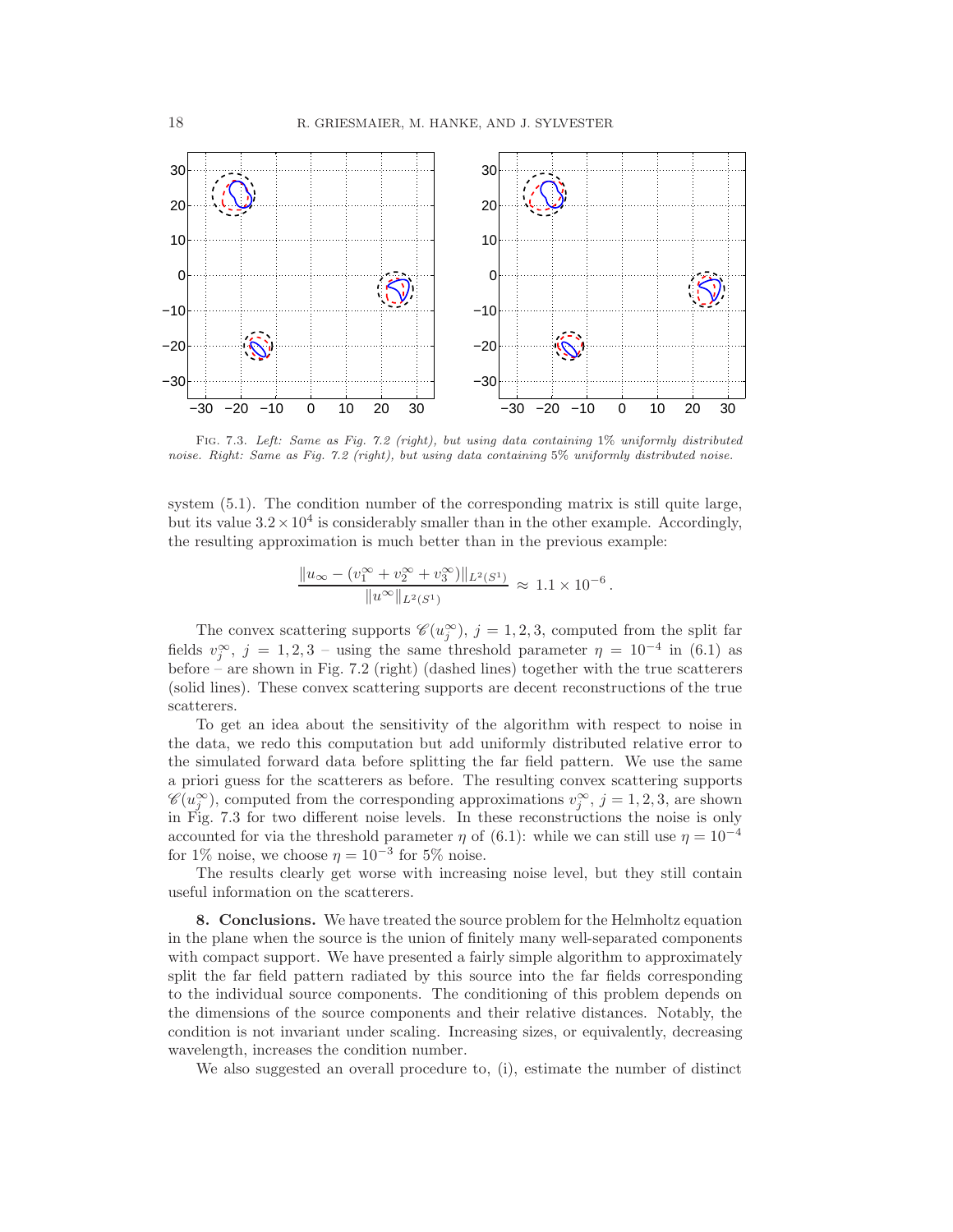source components, as well as their size and location, (ii), split the given far field accordingly, and (iii), approximate the individual convex source supports of the respective source components as the final output.

Numerical tests for inverse obstacle scattering, using phantoms consisting of more than one scatterer, have demonstrated the potential of this method. We emphasize that the reconstructions are computed from a single far field pattern, corresponding to a single excitation, and that the method does not require any a priori information on physical or topological properties of the scatterers.

Appendix. Here we prove an inequality for the superlinear decay of the Bessel functions for fixed argument and large index that we haven't been able to find in the literature.

THEOREM A.1. For any  $n \in \mathbb{Z} \setminus \{0\}$  and every fixed positive real number r there holds

$$
|J_n(r)| \leq \left(\frac{er}{2|n|}\right)^{|n|}, \qquad n \in \mathbb{Z} \setminus \{0\},\,
$$

Proof. By definition there holds

$$
J_n(r) = \frac{1}{2\pi} \int_0^{2\pi} e^{i(r\sin\theta - n\theta)} d\theta,
$$

and without loss of generality we can assume that n is positive, because  $J_{-n}(r)$  =  $(-1)^n J_n(r)$ . The argument of the above integral being an analytic function of  $\theta$ , we can integrate along the boundary of the rectangle with vertices at  $\theta = 0$ ,  $\theta = \pi$ , and  $\theta =$ it with  $t < 0$  to obtain

$$
J_n(r) = \frac{1}{2\pi} \int_0^{2\pi} e^{i(r\sin(\theta + it) - n(\theta + it))} d\theta
$$
  
+ 
$$
\frac{1}{2\pi} \int_0^t e^{i(r\sin(i\tau) - ni\tau)} d\tau - \frac{1}{2\pi} \int_0^t e^{i(r\sin(2\pi + i\tau) - 2\pi n - ni\tau)} d\tau
$$
  
= 
$$
\frac{1}{2\pi} e^{nt} \int_0^{2\pi} e^{ir\sin(\theta + it)} e^{-in\theta} d\theta
$$
  
= 
$$
\frac{1}{2\pi} e^{nt} \int_0^{2\pi} e^{ir\sin\theta \cosh t} e^{-r\cos\theta \sinh t} e^{-in\theta} d\theta.
$$

Turning to absolute values we find

$$
|J_n(r)| \le \frac{1}{2\pi} \int_0^{2\pi} e^{nt-r\cos\theta\sinh t} d\theta \le e^{nt+r|\sinh t|} \le \exp(nt + \frac{1}{2}re^{-t});
$$

remember that t has been chosen to be negative. For  $n > r/2$  this upper bound attains its minimal value when  $e^{-t} = 2n/r$ , hence

$$
|J_n(r)| \le (e^{-t})^{-n} e^n = \left(\frac{e r}{2n}\right)^n,
$$

as has been claimed. For  $0 < n < r/2$ , on the other hand, this inequality holds trivially, as

$$
|J_n(r)| \leq \frac{1}{2\pi} \int_0^{2\pi} d\theta = 1 \leq e^n \leq \left(\frac{e r}{2n}\right)^n,
$$